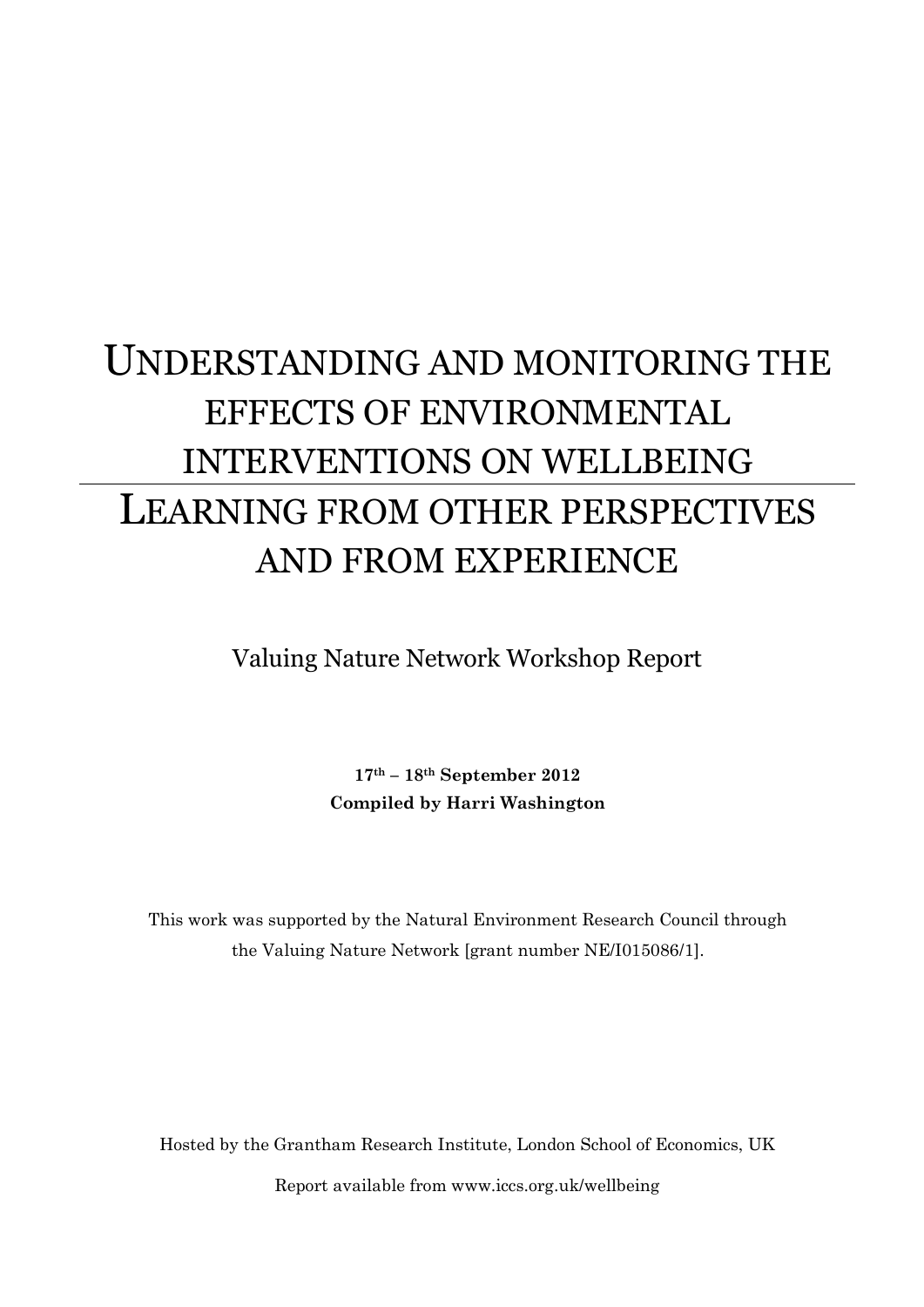# **CONTENTS**

| 1              |                                                                                     |  |
|----------------|-------------------------------------------------------------------------------------|--|
|                | 1.1                                                                                 |  |
|                | 1.2                                                                                 |  |
| $\overline{2}$ |                                                                                     |  |
|                | 2.1                                                                                 |  |
|                | 2.2                                                                                 |  |
|                | 2.3                                                                                 |  |
|                | 2.4                                                                                 |  |
|                | 2.5                                                                                 |  |
| 3              |                                                                                     |  |
|                | 3.1                                                                                 |  |
|                | 3.2                                                                                 |  |
|                | 3.3                                                                                 |  |
|                | 3.4                                                                                 |  |
|                | 3.5                                                                                 |  |
|                | Improving wellbeing as a means to achieve an improved conservation outcome 8<br>3.6 |  |
|                | 3.7                                                                                 |  |
|                | 3.8                                                                                 |  |
| $\overline{4}$ |                                                                                     |  |
|                | 4.1.1                                                                               |  |
|                | 4.1.2                                                                               |  |
| $\overline{5}$ |                                                                                     |  |
|                | 5.1                                                                                 |  |
|                | 5.1.1                                                                               |  |
|                | 5.1.2                                                                               |  |
|                | 5.1.3                                                                               |  |
|                | 5.1.4                                                                               |  |
|                | 5.2                                                                                 |  |
|                | 5.2.1                                                                               |  |
|                | 5.2.2                                                                               |  |
|                | 5.2.3                                                                               |  |
|                | 5.2.4                                                                               |  |
|                | 5.2.5                                                                               |  |
| 6              |                                                                                     |  |
|                | 6.1                                                                                 |  |
|                | 6.2                                                                                 |  |
|                | 6.3                                                                                 |  |
|                | 6.4                                                                                 |  |
|                | 6.4.1                                                                               |  |
|                | 6.4.2                                                                               |  |
|                | 6.4.3                                                                               |  |
|                | 6.4.4                                                                               |  |
| 7              |                                                                                     |  |
|                | 7.1                                                                                 |  |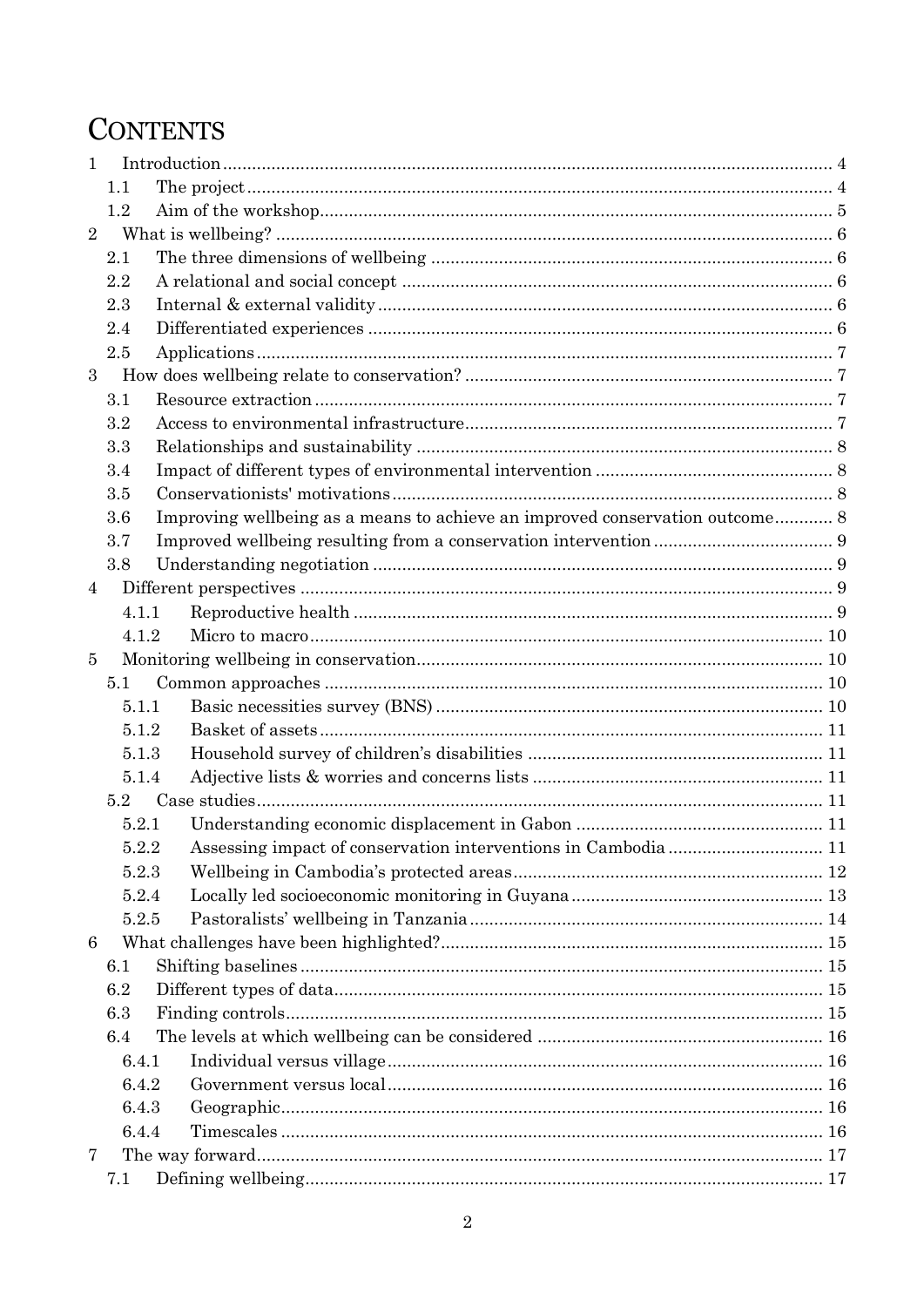| 7.2 |       |  |
|-----|-------|--|
| 7.3 |       |  |
| 7.4 |       |  |
| 7.5 |       |  |
| 7.6 |       |  |
| 7.7 |       |  |
| 7.8 |       |  |
|     | 7.8.1 |  |
|     | 7.8.2 |  |
|     | 7.8.3 |  |
| 7.9 |       |  |
|     | 7.9.1 |  |
|     | 7.9.2 |  |
|     | 7.9.3 |  |
|     | 7.9.4 |  |
|     |       |  |
| 8   |       |  |
| 9   |       |  |
| 9.1 |       |  |
| 9.2 |       |  |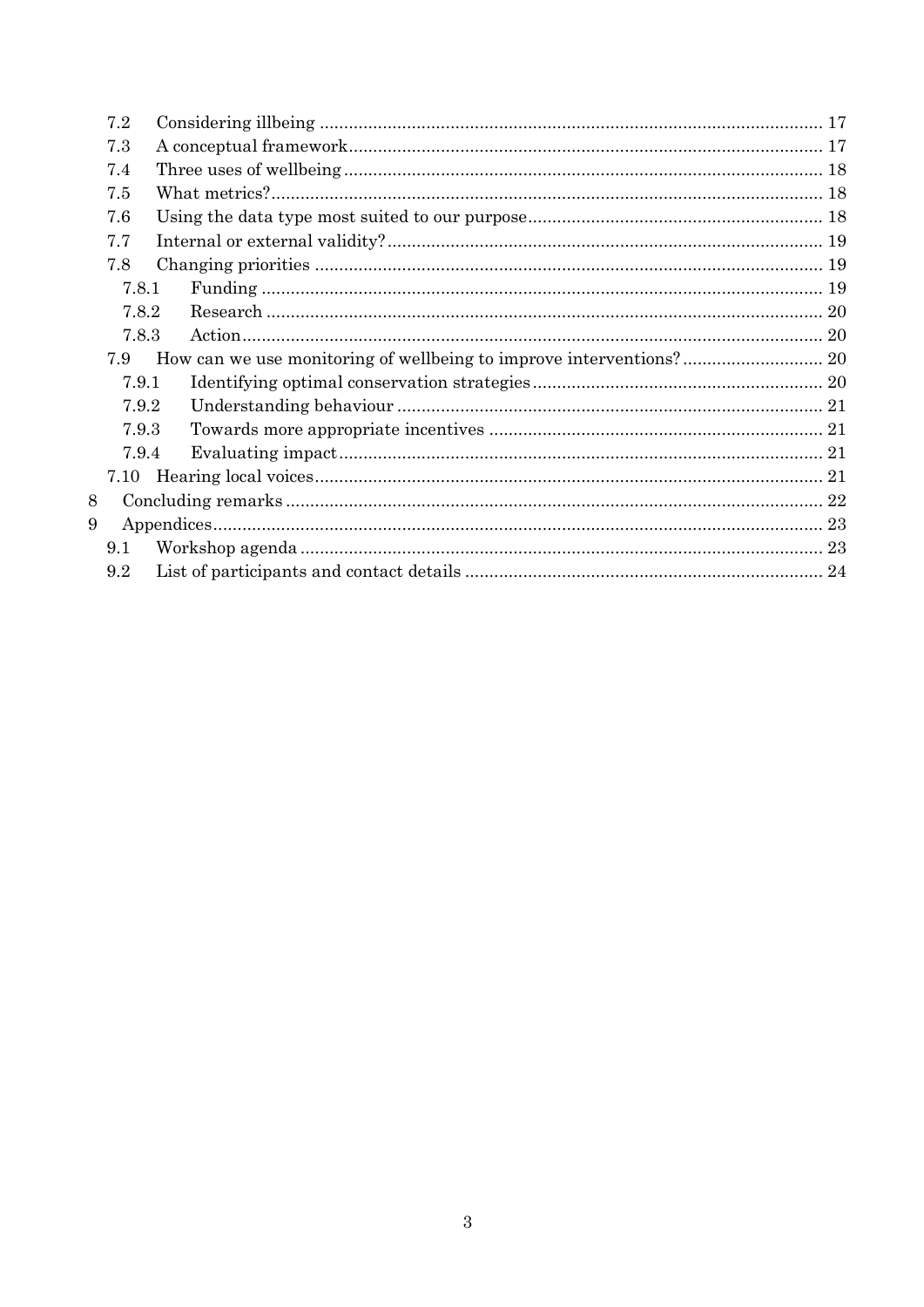## <span id="page-3-0"></span>1 INTRODUCTION

#### <span id="page-3-1"></span>**1.1 THE PROJECT**

This workshop is part of a twelve month project funded by the Natural Environment Research Council (NERC) through the Valuing Nature Network (VNN), entitled "*Capturing differentiated experience of change to ensure pro-poor ecosystem service interventions are fit for purpose*". The project is one of several that together are building a network and developing a science agenda around valuing nature to improve decision-making for the environment. The interdisciplinary project team includes ecologists, economists, anthropologists, social scientists, and conservation practitioners from Imperial College London, the Zoological Society of London (ZSL), University College London, the London School of Economics, the Wildlife Conservation Society (WCS), and FARM Africa.

The project aims to contribute to the 'individual and shared wellbeing values' component of the VNN conceptual framework for understanding valuation of ecosystem services (Fig. 1).



**FIGURE 1 Valuing Nature Network conceptual framework (available from www.valuing-nature.net).**

Changes in ecosystem services affect human wellbeing. Policy makers want to design interventions that do not have detrimental impacts on the most vulnerable groups of people. However, anticipated and actual outcomes can differ considerably; we need to understand wellbeing and how to measure it so that the impacts of these decisions can be assessed. This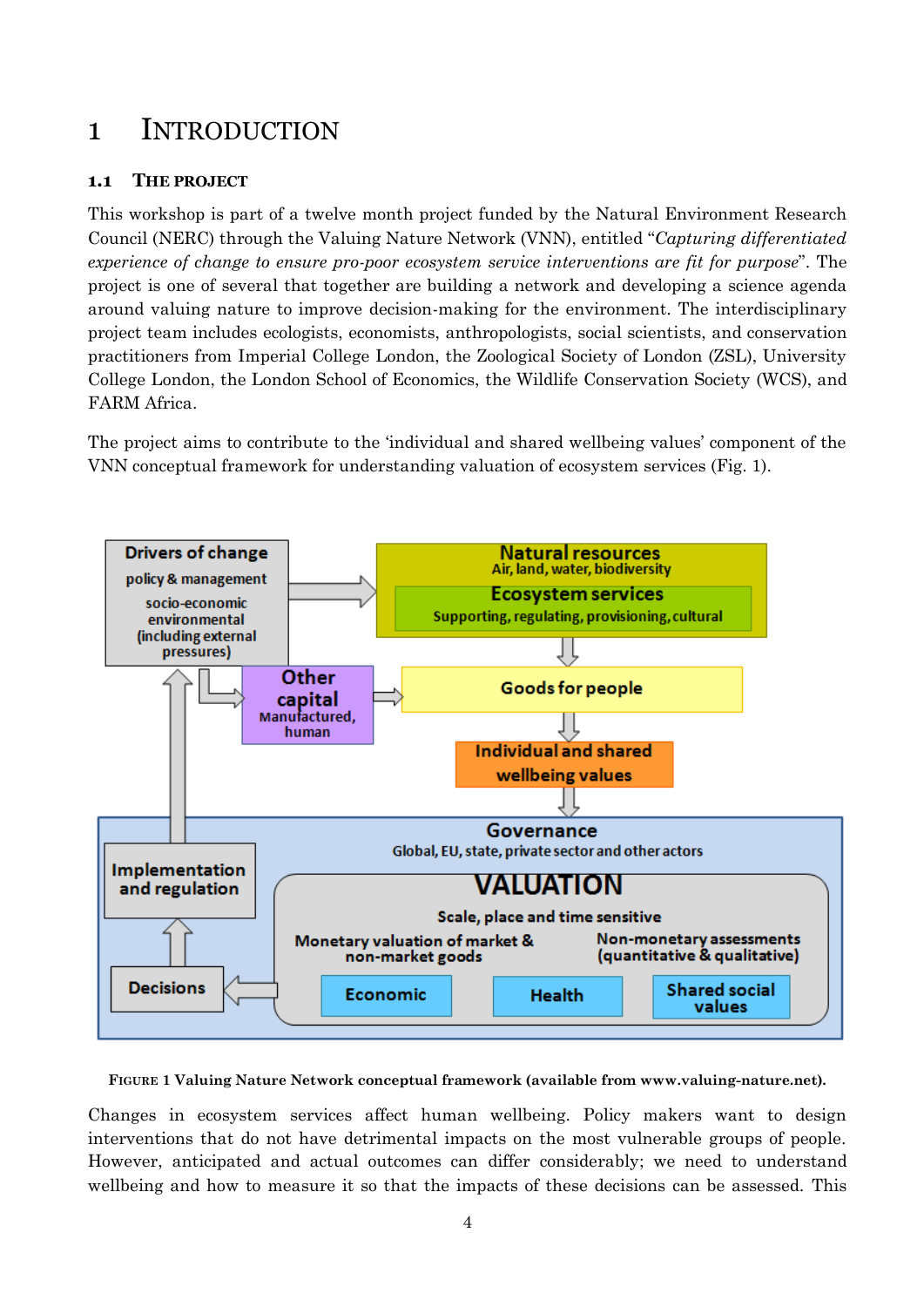project aims to explore the potential for developing conceptual and practical tools to capture differentiated experiences of change, in order to combat elite capture of benefits and ensure the poor are at the forefront of decisions.

With a focus on developing countries and citizen science approaches we can understand how to develop definitions, measurements, and methods for communicating changes in ecological attributes, wellbeing, and behaviour. A research agenda will ensure project discoveries are implemented and the resulting programme can be integrated into wider ecosystem research.

#### <span id="page-4-0"></span>**1.2 AIM OF THE WORKSHOP**

Other disciplines have progressed much further than conservation in measuring wellbeing. This two day workshop included researchers and practitioners from across the globe, providing an opportunity to understand different perspectives on wellbeing and how to monitor it, including examples of initiatives already underway. Discussion focussed on how to incorporate these ideas into a framework for monitoring the effects of environmental interventions on wellbeing that accounts for heterogeneity and change over time, and how to use all this information to improve interventions.

This report summarises the ideas presented and discussed during the workshop, including recommendations for a future research agenda. A list of workshop participants and the workshop schedule are included in the Appendices, and the PowerPoint slides from each talk are available online.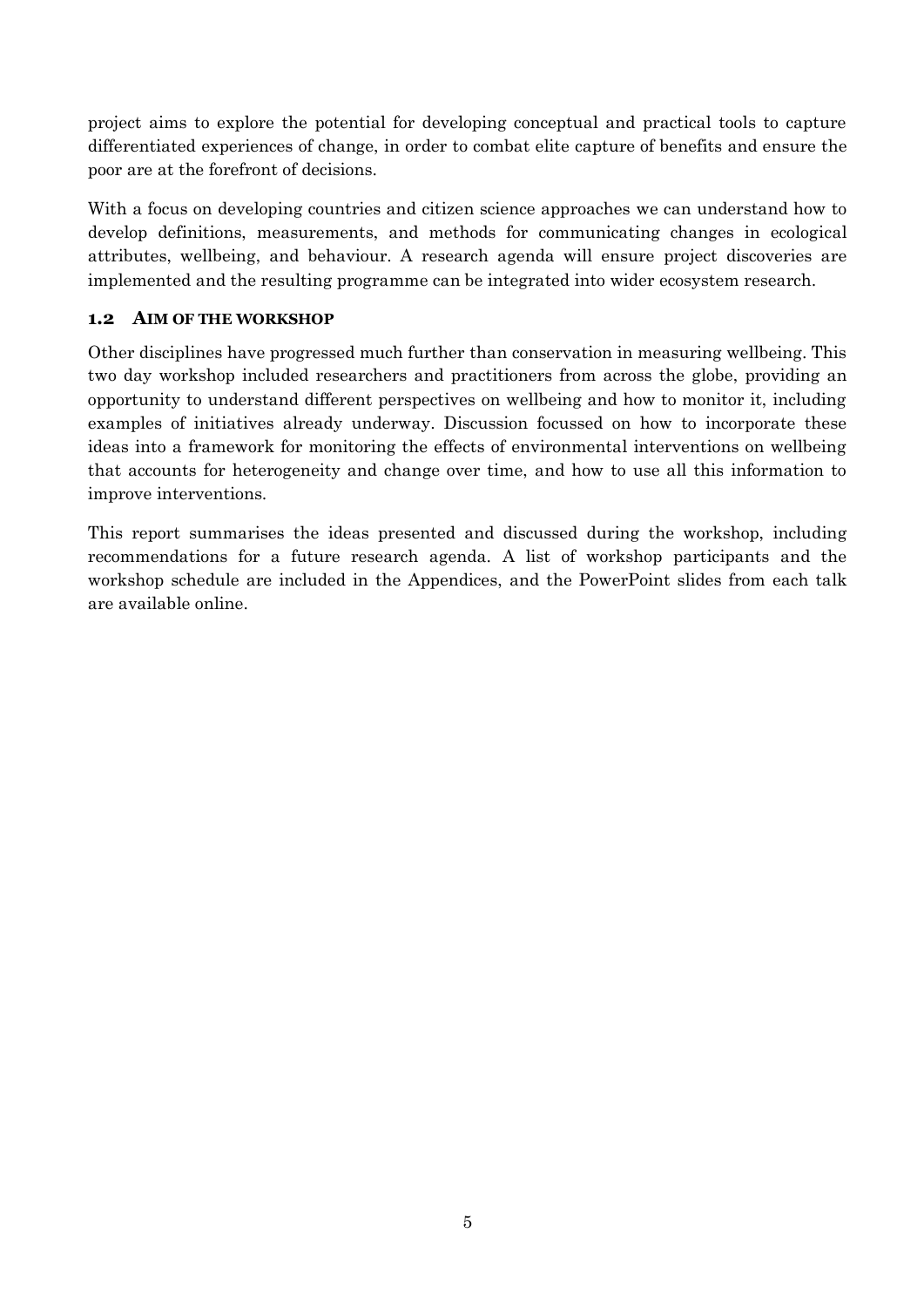### <span id="page-5-0"></span>2 WHAT IS WELLBEING?

This section summarises the talks by Matthew Agarwala and Allister McGregor and discussion surrounding them. Wellbeing is a social concept that drives people's choices and behaviours. It is experienced with others.

#### <span id="page-5-1"></span>**2.1 THE THREE DIMENSIONS OF WELLBEING**

Wellbeing can be considered in three dimensions as identified by the Wellbeing in Developing Countries (WeD) ESRC research group (www.welldev.org.uk):

- 1. When your needs are met
- 2. When you can act meaningfully to pursue your goals
- 3. When you are able to enjoy a satisfactory quality of life.

The WeD research was designed to understand why poverty persists.

#### <span id="page-5-2"></span>**2.2 A RELATIONAL AND SOCIAL CONCEPT**

Wellbeing combines objective, relational, and subjective aspects; what you have, what you can do with what you have, and how you feel about what you have and what you can do. The objective and subjective components are constructed through our social relationships with others. For example, even if you have a codified right you need to be able to exercise that right in relation to other people. Comparison of your situation with that of others will affect the subjective aspect of wellbeing. Participation in society, and identification and engagement with your culture are themselves components of wellbeing, and also mechanisms by which other aspects of wellbeing are experienced.

To understand wellbeing we must look at the multidimensional aspects of social, economic, and political sustainability, and therefore interdisciplinarity is essential. Society, culture, and ways of life might not be static, so temporal variation needs to be considered.

#### <span id="page-5-3"></span>**2.3 INTERNAL & EXTERNAL VALIDITY**

When monitoring wellbeing, the audience for whom the measures are intended will affect whether to seek internal or external validity. Internal validity focuses on the local impact of wellbeing and will be of interest to local stakeholders. It is context-specific, providing a highly nuanced, deep understanding of the situation, including subjective and cultural components. However, it is not conducive to comparison between situations. External validity places greater focus on comparison and generalisation between cases, providing objective and standardised measures often of interest to governments and NGOs. An externally validated approach is likely to miss much of the detail captured by locally-focused approaches.

#### <span id="page-5-4"></span>**2.4 DIFFERENTIATED EXPERIENCES**

Individuals within the same society will experience wellbeing differently depending on their situation. The challenge is to ensure the perceptions of the poorest people are included. Many initiatives are only able to record the perceptions of those who are wealthier. 'The poor' are not a homogenous group; wellbeing studies need to capture other characteristics and identities, such as those associated with age and gender.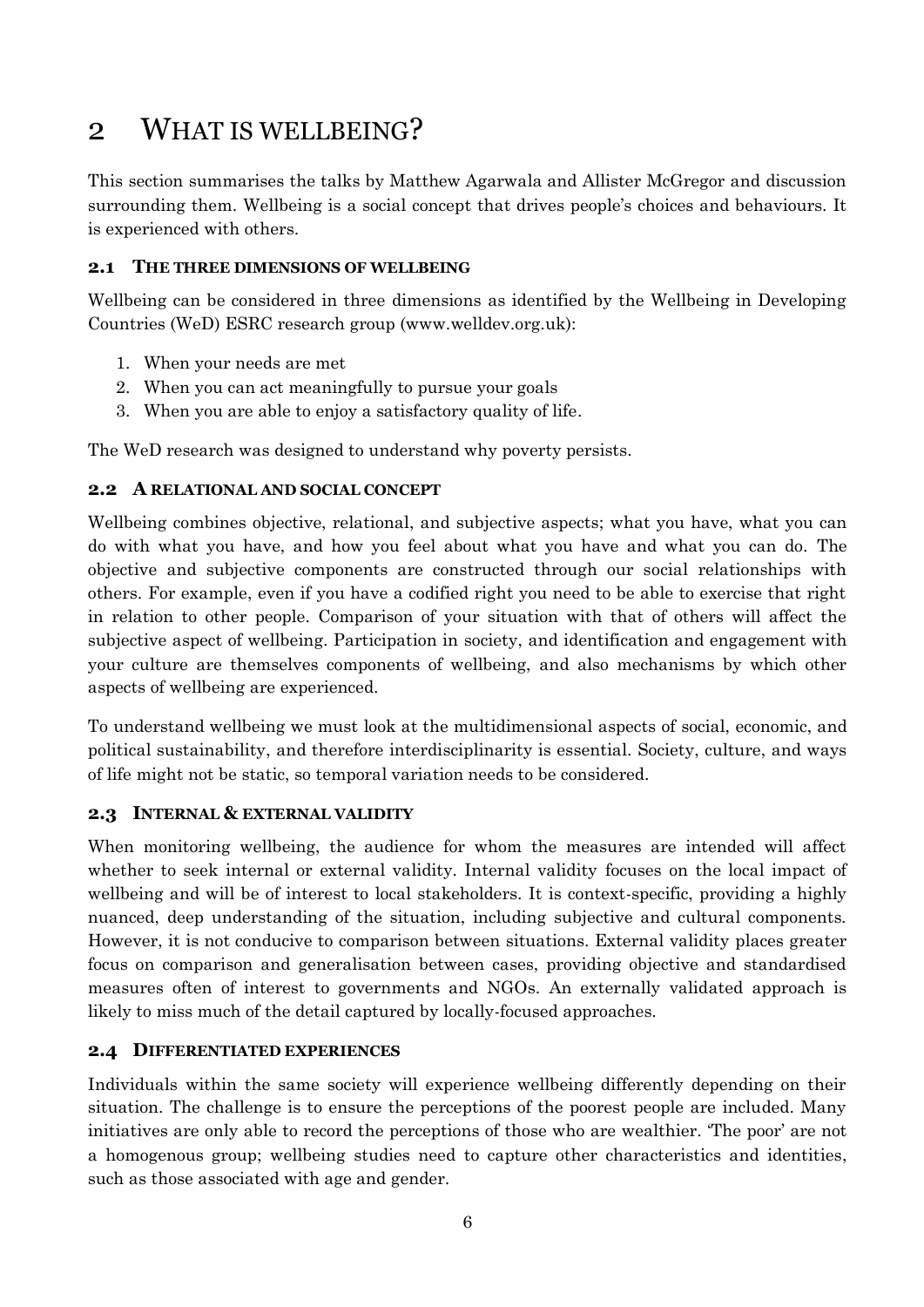This approach can reveal hidden processes. Daw et al. (2011) report on a Tanzanian octopus fishery exploited only by women due to its low livelihood value. Opening the fishery to international markets and global prices increased its value, so men could get a higher return from octopus fishing than from other livelihoods. This resulted in the women being pushed out of the fishery; the men gained a livelihood but the women lost theirs. Consequently there was no clear net increase in wellbeing, though there were differential increases and decreases.

#### <span id="page-6-0"></span>**2.5 APPLICATIONS**

Wellbeing has already been incorporated into several applications, particularly in development, including the Human Development Index (Sen & ul Haq 1990), the Millennium Development Goals (UN 2002), the Millennium Ecosystem Assessment (MEA 2005), the WeD framework mentioned above (McGregor 2006) and the Stiglitz report (2009).

Common components of these approaches are autonomy, agency and freedom to act; material wealth; physical and mental health; and relationships, culture and status.

To measure wellbeing and provide a baseline before an intervention, it is necessary to have a definition from which to work, and a metric of measurement. The broader the definition of wellbeing, the more likely it may be to detect unexpected outcomes that the monitoring was not designed to consider.

### <span id="page-6-1"></span>3 HOW DOES WELLBEING RELATE TO CONSERVATION?

This section summarises the talk by David Wilkie, and discussion surrounding it**.**

#### <span id="page-6-2"></span>**3.1 RESOURCE EXTRACTION**

Natural resources are used to create wealth. Natural capital is the biggest contributor to national wealth in developing countries. Activities associated with natural resource extraction are not just a livelihood but a way of life, with a corresponding identity. This identity can be flexible, e.g. some hunters might identify themselves as such even if they only hunt once per week.

Conservation interventions seek to induce or force changes in human behaviour, by altering the options or incentives faced by a resource user. The outcomes of an intervention must be accepted in order for the intervention to be successful, otherwise:

*Wellbeing losses + threats to a way of life + perceptions of injustice = conservation policy failure*

Acceptance is best achieved when the intervention is participatory.

#### <span id="page-6-3"></span>**3.2 ACCESS TO ENVIRONMENTAL INFRASTRUCTURE**

The poorest households often rely most directly on ecosystem services. Access to environmental infrastructure (e.g. clean water) affects wellbeing and can be altered by conservation interventions, particularly changes in land use.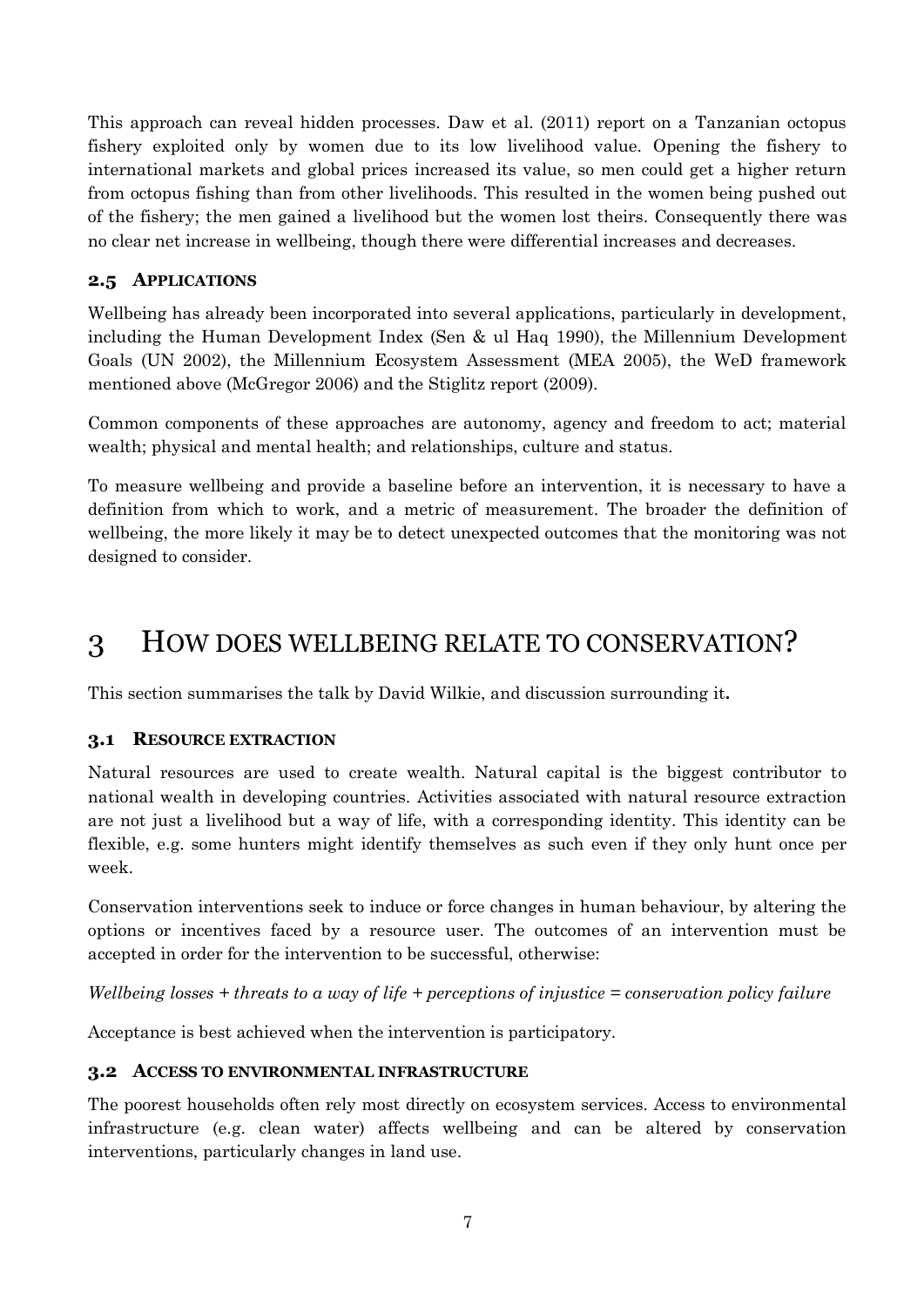#### <span id="page-7-0"></span>**3.3 RELATIONSHIPS AND SUSTAINABILITY**

Relationships that people have in different spheres can influence their direct relationship with ecological processes. For example, a fisher who has no desire for their child to follow in their footsteps may be more likely to overfish a resource, because they have no motivation to conserve it for the future. Indeed, they may prefer if it were not available in the future. This perception must be reconciled with others who do wish to conserve the resource. As societies and cultures change, so will people's interactions with ecosystem services.

Individuals alone cannot solve coordination problems, e.g. open access resources. To solve these problems institutions and effective local governance are needed, which are dependent on local relationships and power structures. Sustainability is about how to live well together.

#### <span id="page-7-1"></span>**3.4 IMPACT OF DIFFERENT TYPES OF ENVIRONMENTAL INTERVENTION**

Environmental interventions can have myriad impacts on wellbeing, considered on a range of scales: short-term, long-term, catastrophic; permanent, temporary; planned, unplanned; and affecting the individual or a group. Results include changes in land use and designation, crop growth and yield, disease exposure, income and employment opportunities, travel systems and access to healthcare and education.

#### <span id="page-7-2"></span>**3.5 CONSERVATIONISTS' MOTIVATIONS**

There are five main reasons why conservationists wish to understand wellbeing:

- 1. For legitimacy: motivated by donors, governments and other stakeholders.
- 2. Instrumental: to show that interventions can and do work, to encourage future funding.
- 3. Ethical responsibility: to ensure interventions are not damaging to the poor.
- 4. Hypothesis testing: whether interventions are good for people's wellbeing and whether people's wellbeing is good for conservation.
- 5. General understanding: of motivations and behaviours.

#### <span id="page-7-3"></span>**3.6 IMPROVING WELLBEING AS A MEANS TO ACHIEVE AN IMPROVED CONSERVATION OUTCOME**

Improving wellbeing as a means to achieve an improved conservation outcome is one of two ways in which wellbeing contributes to conservation (Fig. 2).



**FIGURE 2 The two ways in which wellbeing contributes to conservation (© David Wilkie).**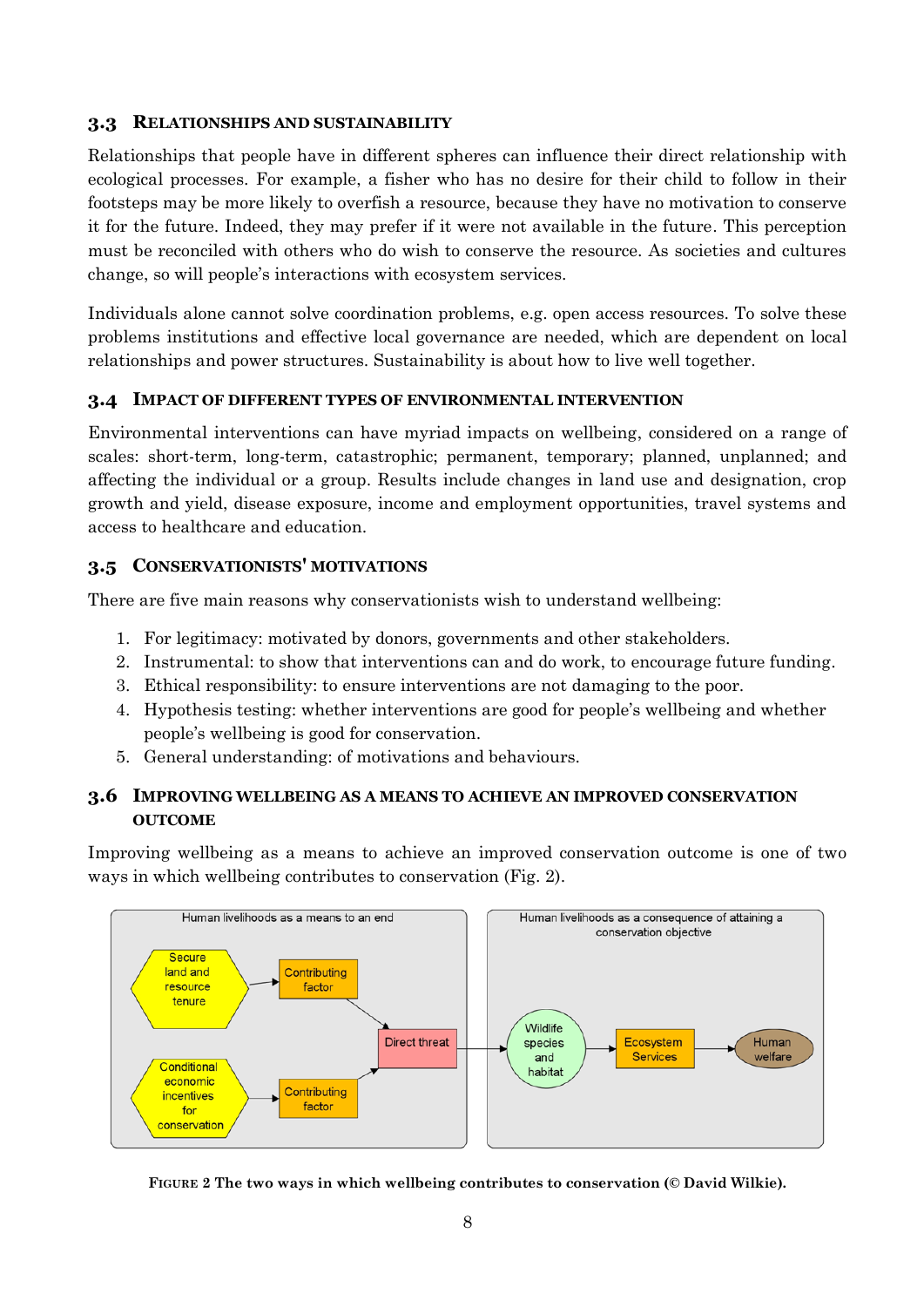It is the most common current focus for conservation organisations. Aspects of wellbeing can be direct threats affecting a conservation target. This 'means to an end' approach can inform policy and intervention development and implementation, helping to identify the best strategy and conditions where it can be replicated. It requires local knowledge, involvement, and implementation.

#### <span id="page-8-0"></span>**3.7 IMPROVED WELLBEING RESULTING FROM A CONSERVATION INTERVENTION**

The conservation of species and habitats can result in increased ecosystem services, which can have a positive impact on wellbeing. Understanding this approach can inform evaluation of policies and interventions, to ensure conservation does not make people poorer. However, there is a need for a counterfactual, i.e. to know what would have happened in the absence of the programme.

#### <span id="page-8-1"></span>**3.8 UNDERSTANDING NEGOTIATION**

Conservation organisations have recently developed 'human rights principles' to guide their conservation projects. Changes in access to services can be equally as important as changes in provision. Some ideas (e.g. growth) will always dominate and have more power in negotiations.

### <span id="page-8-2"></span>4 DIFFERENT PERSPECTIVES

This section summarises the talks by Maggie Redshaw and Kirk Hamilton, and the discussion surrounding them. Human development and conservation objectives are often diametrically opposed. The aims of development are to change people's aspirations as well as their material resources. An individual's priorities are often expressed as those things to which they do not have access e.g. clean water is listed as a priority only by those who do not possess it; those who do possess it tend to regard it as a given.

#### <span id="page-8-3"></span>4.1.1 REPRODUCTIVE HEALTH

For a large part of adult life, pregnancy and fertility have a marked impact on identity and how a person perceives themselves, and hence are critical for overall wellbeing and the way in which a person interacts with their environment. There may be substantial social, psychological and economic consequences from illegal abortions, the deaths of women associated with childbirth and the deaths of babies in the perinatal period, which affect the wellbeing of individuals, their families and communities. There are marked differences in women's experience and perceptions of reproductive health even within countries.

Environmental change can affect the organisation, constituents, location, and providers of healthcare, and therefore outcomes and wellbeing, e.g. impact on transport availability (from flooding or costs of transport) or a woman's ability to pay for the care. Access to available healthcare and uptake in resource poor settings is often dependent on proximity to care and transport availability, which may be affected by conservation interventions.

Much of the research in reproductive health in higher income countries utilises a clinical trials methodology, though increasingly these are being used in middle and lower income country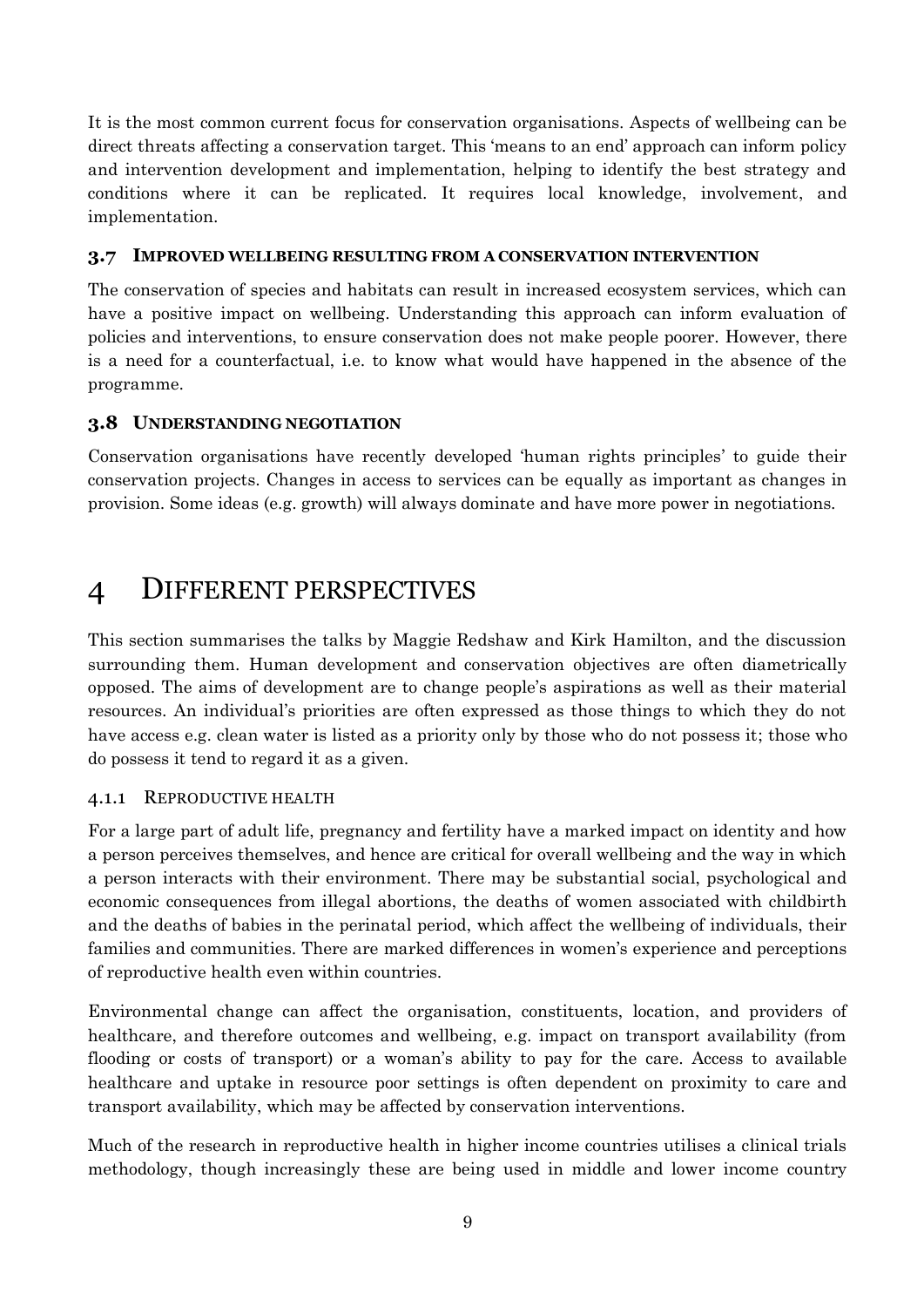settings. Nevertheless much of the data on health and wellbeing in relation to the poor has been collected using qualitative methods, most commonly interviews, with relatively small numbers of individuals. Synthesis of findings arising from the different methods is difficult and at times problematic.

Reproductive health affects one's view of self, satisfaction with the present, hopes for the future, being healthy, and the nature of long- and short-term goals. The wellbeing of women and families is affected by individual and family resources and how these are prioritised.

#### <span id="page-9-0"></span>4.1.2 MICRO TO MACRO

Concentrating on wellbeing at a household level gives direct evidence of environmental impact on human wellbeing. A case study of households in Tanzania found that using destructive gear in an artisanal fishery led to welfare improvements. Food-insecure households were the most likely to use destructive gear and providing access to credit increased destructive gear use. Alternative income-generating activities helped to improve welfare and also to decrease use of destructive gear, so should be used in combination with penalising the use of destructive gear. This example illustrates that reforms in one market will not necessarily solve the problems in another, and may even lead to a downward spiral of poverty.

Is it possible to scale up from the household to society level? Macro indicators such as GDP provide society-level measures but miss nuances. GDP can be increased in the short-term by decreasing natural capital, though eventually GDP will fall. One of the few indicators measured empirically shows that saving today (e.g. rents from natural resources) does lead to increased social welfare in future.

### <span id="page-9-1"></span>5 MONITORING WELLBEING IN CONSERVATION

Monitoring of wellbeing is dependent on who is measuring it and their understanding of the concept. Several approaches are generalised across situations, some of which are described below. Other methods are developed for specific situations, as demonstrated by the case studies discussed in section 5.2.

#### <span id="page-9-2"></span>**5.1 COMMON APPROACHES**

#### <span id="page-9-3"></span>5.1.1 BASIC NECESSITIES SURVEY (BNS)

Poverty is defined by local perceptions. A BNS is a democratic way of defining poverty. Focus groups held with local people determine which assets and services are considered a necessity. After list compilation, each household is asked whether they own or have access to each asset, and whether or not they deem it a necessity. The community price of the asset is recorded.

A BNS is modifiable to each context, providing information about the relative wealth of each household and how they perceive this wealth in relation to the community as a whole.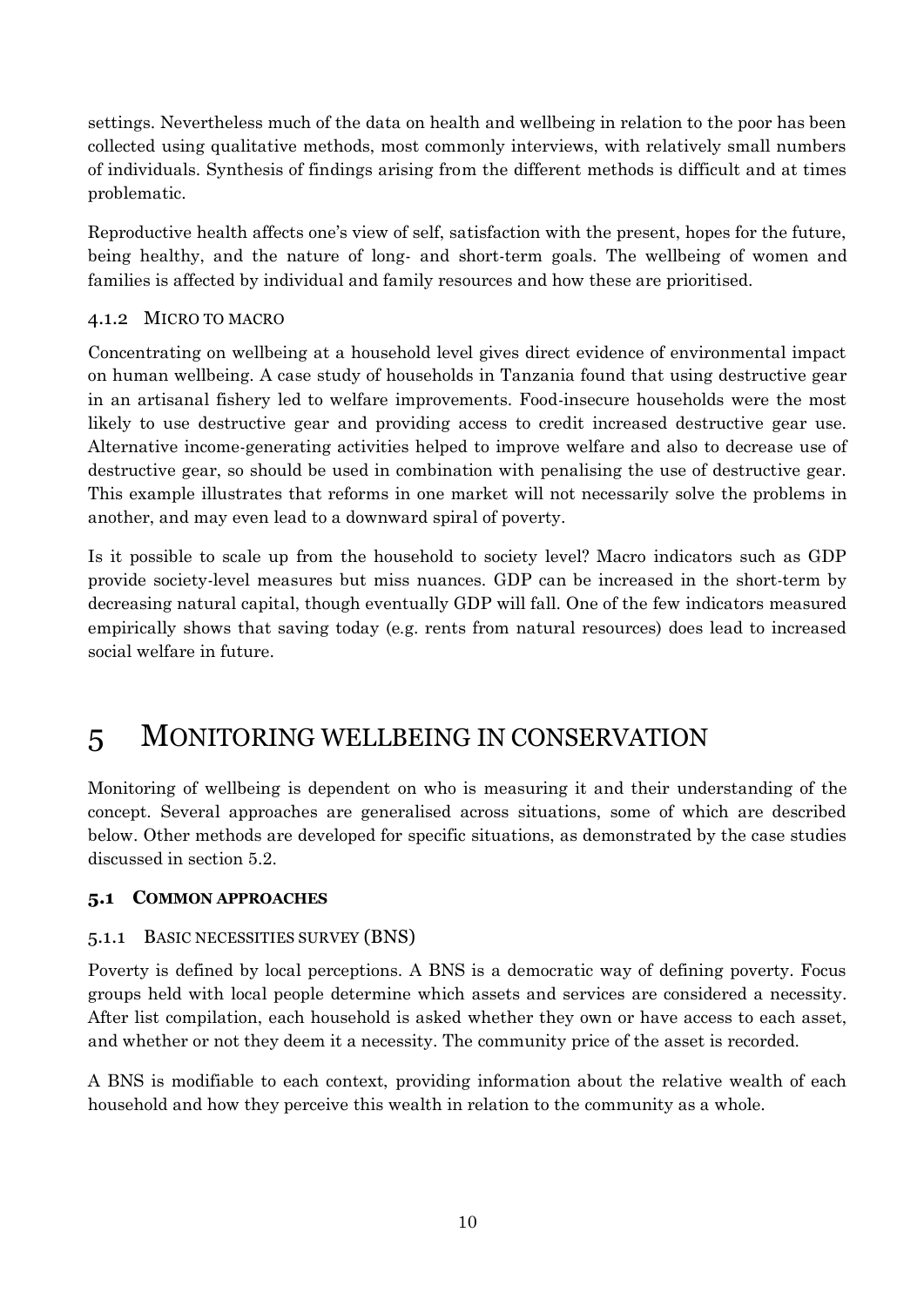#### <span id="page-10-0"></span>5.1.2 BASKET OF ASSETS

Following a BNS, the community price of assets can be used to derive the value of a basket of assets. This will differentiate those below or at the poverty line. It provides a method for comparing between situations.

#### <span id="page-10-1"></span>5.1.3 HOUSEHOLD SURVEY OF CHILDREN'S DISABILITIES

Household surveys of children's disabilities are used worldwide in development studies. They focus on what a child is able to do with any disabilities they have, as a measure of wellbeing.

#### <span id="page-10-2"></span>5.1.4 ADJECTIVE LISTS & WORRIES AND CONCERNS LISTS

Adjective checklists are sets of words provided to participants, who then select items to describe themselves, their life and experiences. Worries and concerns lists enable an individual's or a group's primary concerns to be identified, which can then be compared between groups or over time. Both types of checklists can be derived directly from qualitative research with the groups involved.

#### <span id="page-10-3"></span>**5.2 CASE STUDIES**

#### <span id="page-10-4"></span>5.2.1 UNDERSTANDING ECONOMIC DISPLACEMENT IN GABON

This case study was contributed by David Wilkie. The Gabonese government created 13 national parks to cover 10% of the country's land, achieved with no physical displacement of people (by focussing on areas of high biodiversity and low human population density). However, there were concerns that economic displacement may occur due to laws governing, for example, hunting in the parks and access to other resources.

Park and control villages were identified following participatory resource mapping, which identified villages with previous or ongoing claims to park resources. Village-level information collected included distance to park border, travel time to market town and healthcare, land cover within a 5 km radius and the local village price of a standard basket of consumer goods. Household level data included education, short-term health, income, consumption, wealth, and self-assessments of wellbeing.

Although useful, the data were time-consuming to collect; short-term health measures (height, level of fat) required local scientists to undergo ten months of training. Consumption was measured by recall surveys of everything that passed over a household threshold during a 48 hour period. The price of goods provided another proxy for distance to market.

There were very few systematic differences between control and park villages – differences observed were due to exceptional circumstances such as a control village being employed on a logging concession.

#### <span id="page-10-5"></span>5.2.2 ASSESSING IMPACT OF CONSERVATION INTERVENTIONS IN CAMBODIA

This case study was contributed by Tom Clements. The Northern Plains landscape in Cambodia was the last area of the country to gain peace. When national parks were declared it was not known where people lived. Consequently the demarcated boundaries included several human settlements. The protected areas (PAs) lacked formal management until 2005. Law enforcement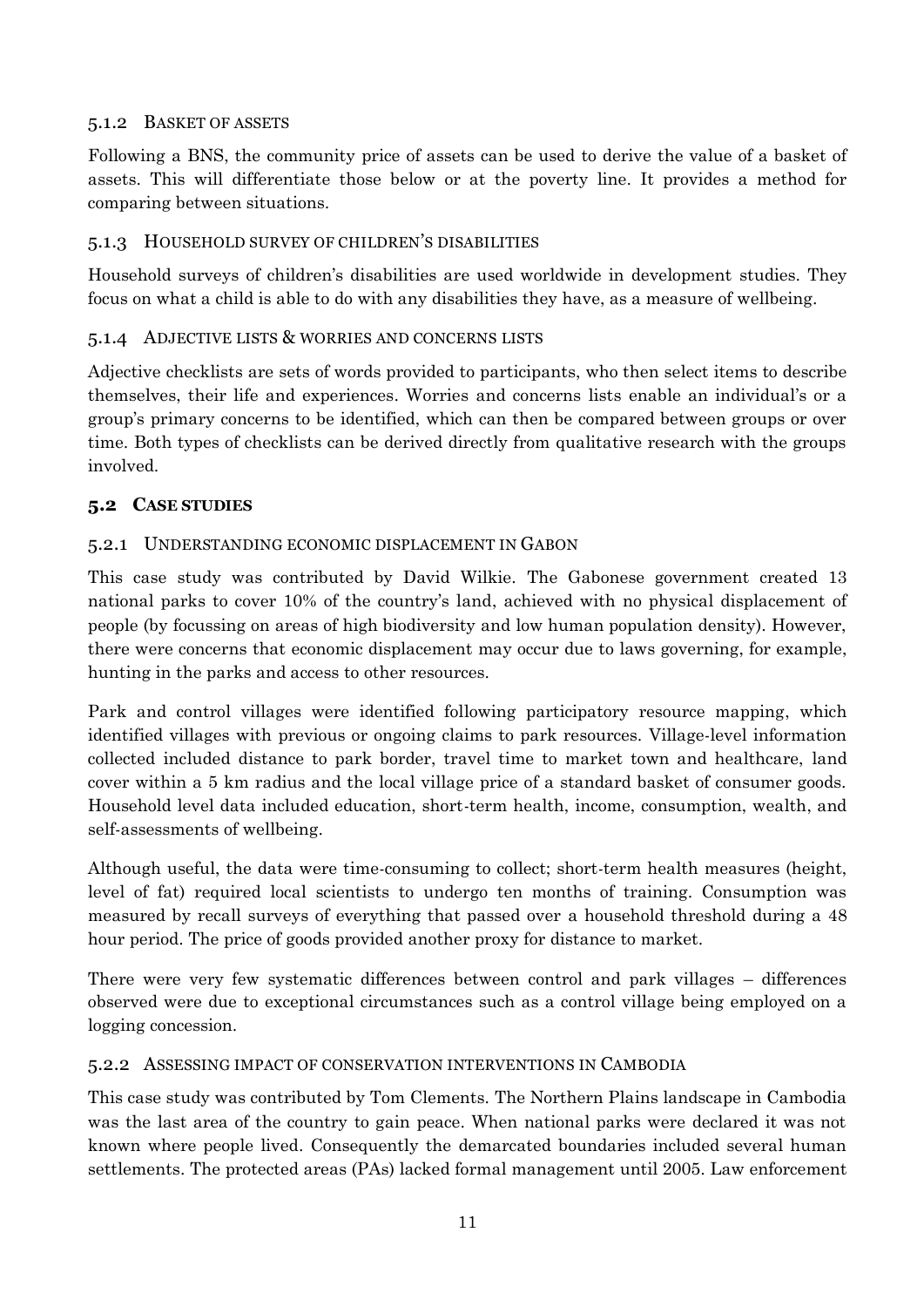is weak; PAs are better understood in the context of forest reserves. One livelihood strategy is the tapping of resin trees, which can earn a household \$100 - \$340 per year.

WCS run three payments for ecosystem services (PES) programmes within the area: direct payments for nest protection of endangered birds, agri-environment payments (economic incentives to follow certain land-use rules), and community based eco-tourism. Evaluation of the PES programmes asked whether the payments increased conservation, and what their impact on wellbeing was. They focussed on park, border and control villages (most studies look at park and control) using matching techniques at the village and household level. The BNS was used to measure household poverty, and the study looked at agricultural productivity and food security, access to services, and a household profile.

Compared to increasing national rates of deforestation, deforestation in payment villages has remained low. Park villages appear poorer than border villages, probably due to better access to schools and markets rather than the impact of the park itself.

The study followed the same households over time and disaggregated results by livelihood. Inside the park, resin-tappers were better off than non resin-tappers, whereas the opposite was true for villages outside the park. Resin trees outside PAs are not protected and were being cut down, whereas those inside the park were safe. People outside the park are diversifying their livelihoods, perhaps in response to less secure land tenure. Households inside PAs but without access to natural resources, e.g. new households without resin trees, increased in wealth more slowly than other households, which suggests an emerging poverty trap.

Higher-paying PES programmes (ecotourism and agri-environment) had access constraints. People had to take higher risks in committing to the programme, which only wealthier people could do. Those involved in higher-paying programmes increased in wealth more quickly than others in the village, potentially creating a widening gap between programme participants and others.

#### <span id="page-11-0"></span>5.2.3 WELLBEING IN CAMBODIA'S PROTECTED AREAS

This case study was contributed by Suon Seng. The Ministry of Agriculture and the Ministry of Environment of Cambodia were previously led by two different parties under a coalition government. Now it is under one party but the focus has shifted from conservation toward economic development. The government views natural resource conservation in the context of poverty reduction. Their two main priorities are poverty reduction and sustainable livelihoods.

Community level projects benefit the community, while national level interventions tend to benefit the elite. Because conservation comes from a national level, it is often perceived as not giving benefits to a community. Wellbeing is not yet commonly discussed in Cambodia.

For conservation programmes to succeed there must be either extensive local participation or strict government enforcement. As the law enforcement is not strong, the focus must be on local communities.

It may be assumed that the wellbeing of those living inside PAs is reduced because they know they are not allowed to do certain things. This may not have an impact if there are sufficient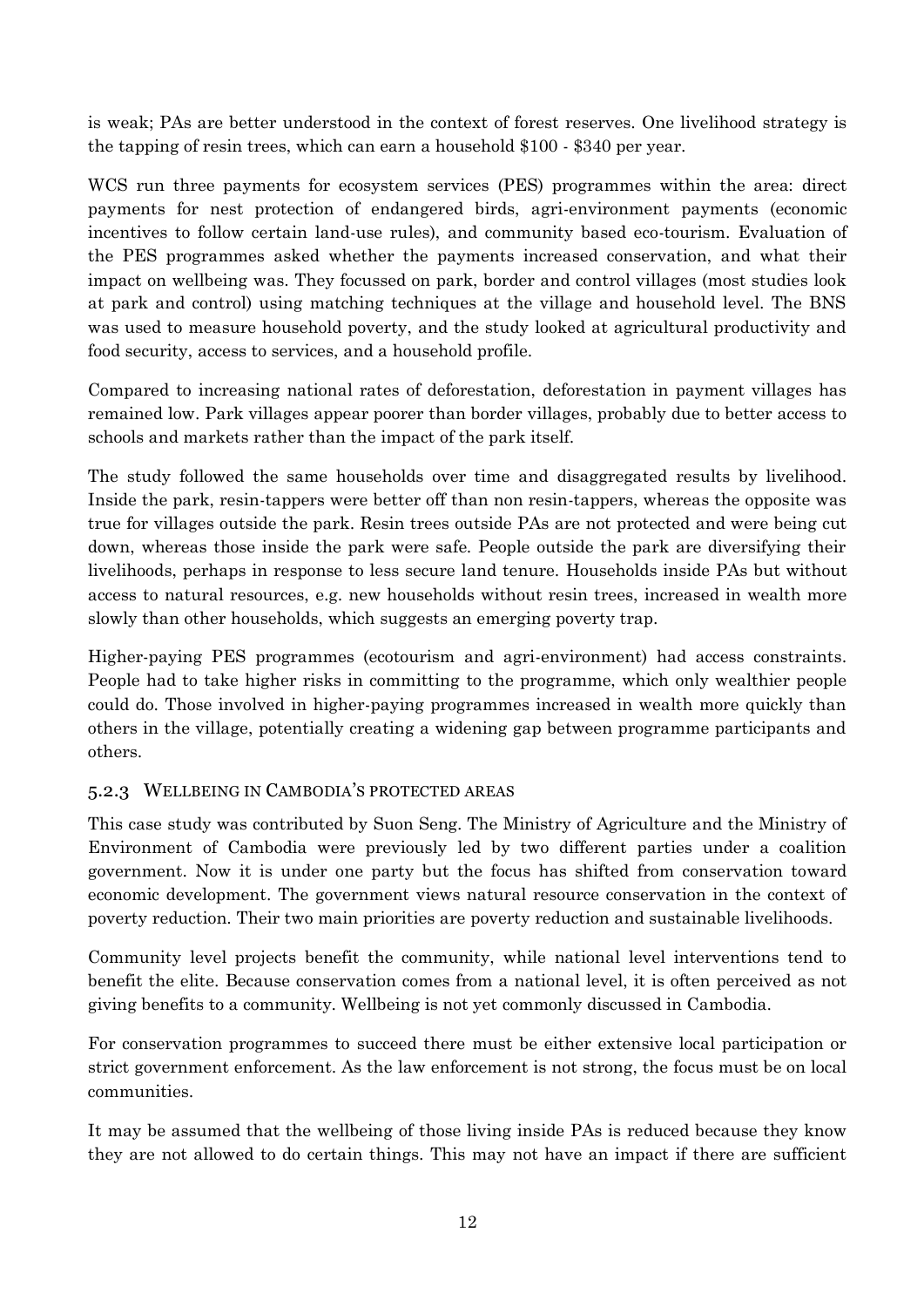policies that allow freedoms and opportunities for a level of wellbeing acceptable enough to ignore any limitations. In order to test this hypothesis, a definition of wellbeing is required.

The Center for Development Oriented Research in Agriculture and Livelihood Systems (CENTDOR) and WCS created an in-country research team which considered if and why their views of wellbeing might be different from those of local people living in a PA. There were huge variations even within the small project team. Different indicators of wellbeing fell into three main groups: basic needs, livelihood security, and livelihood prosperity.

A framework was developed to consider wellbeing; those used internationally were too complex for the purpose. They recognised that if you have a right, you also have an associated responsibility, and tried to understand this in the context of natural resources.

A two-day workshop was conducted with local people to investigate their ideas about wellbeing, using preliminary activities to stimulate discussion (to facilitate people to talk about their own views rather than agree with those voiced). A certain amount of homogeneity in the idea of wellbeing was assumed for people from a particular livelihood zone. From this, questions were developed for household surveys and village surveys – questions were piloted during the full investigation due to the cultural lack of importance ascribed to 'tests'. Data collectors spent considerable time ensuring respondents fully understood wellbeing as a concept. Objective and subjective data were collected at household and village level.

#### <span id="page-12-0"></span>5.2.4 LOCALLY LED SOCIOECONOMIC MONITORING IN GUYANA

This case study was contributed by Ben Palmer Fry. Guyana is a culturally diverse country with very high literacy rates. The Makushi people live in an area of forest-savannah transition. Their main livelihood is fishing, with some timber extraction. Although their local language is disappearing, traditional activities are still very popular.

The Norwegian government has funded many carbon sequestration and forest protection projects in Guyana. Monitoring and reporting could provide information on the results of their interventions and could also provide some communities, who own their own land and thus can choose to opt in or out of the Norwegian programmes, with the necessary information for decision making.

A locally led socioeconomic monitoring scheme, where most employees are Makushi, is currently in the process of being established. Following lengthy negotiations with the government, the procedure began with village councils nominating two representatives from each of 16 villages, to be trained to help design monitoring schemes for their community and to then collect data. Monitors put forward by councils are likely to be more able, and so may represent a certain perception within the community.

This project management team has regular workshops and in between these undertakes visits to villages to ensure communication with communities regarding progress of the scheme. Information, including on social issues such as wellbeing, will be collected by village monitors on ruggedised smartphones, using Google software. The balance desired between internal and external validity will shape how the information system looks.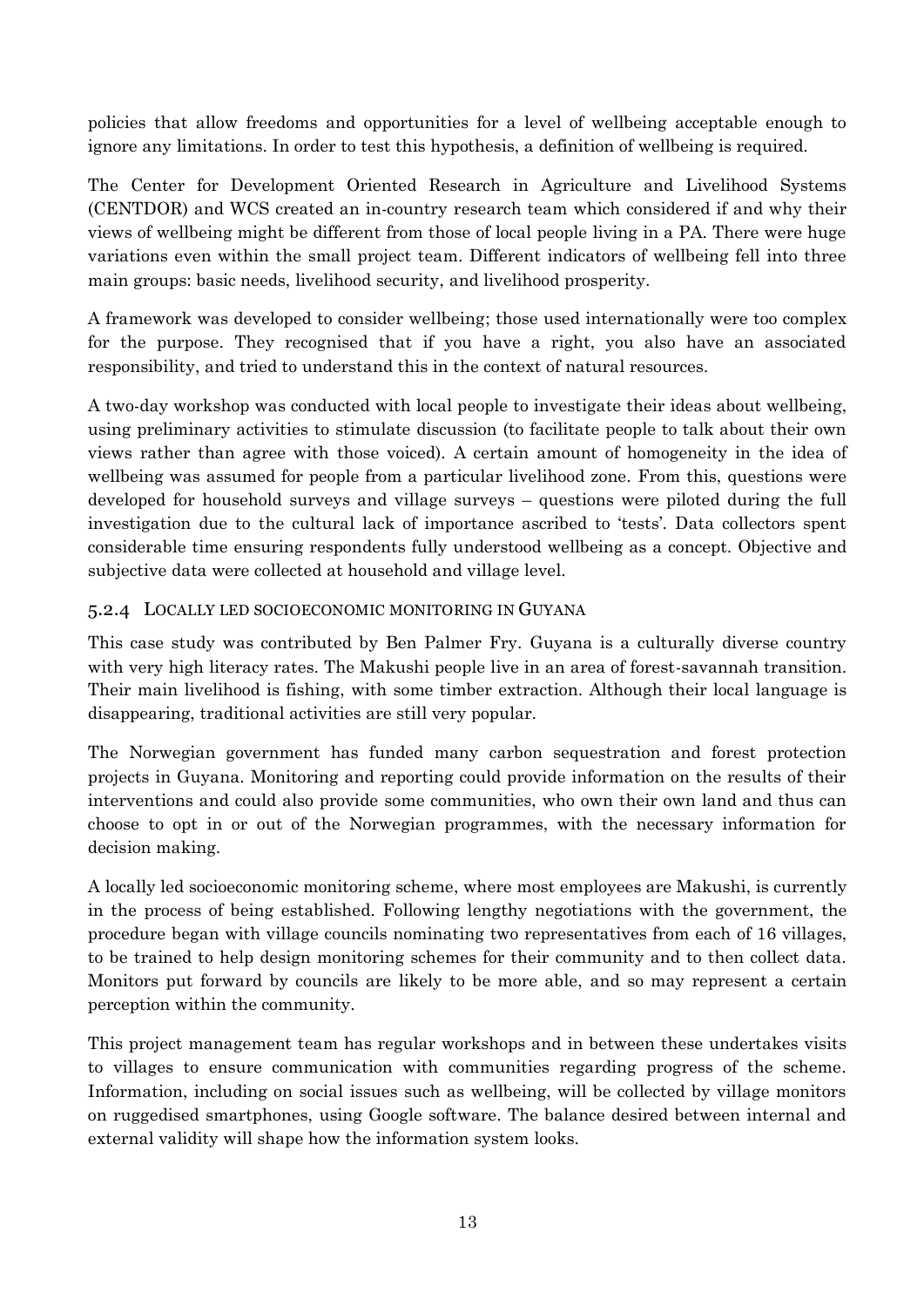The questionnaire used to measure wellbeing was developed in collaboration with foreign researchers (to provide guidance on external validity). Two questionnaires were trialled: one compiled by an external researcher (BPF) using questionnaires applied worldwide, adapted to the Makushi context, and the other developed by the Makushi women's research group from components they expected to impact good or bad wellbeing. The resulting questionnaire combines objective, subjective and Makushi relevant questions. Internally valid questions cover community relationship, faith and beliefs, income and assets, culture, community safety and stability, and household and family. External points cover emotional wellbeing, health, and education, and were adopted because although the women's group had not originally included these aspects, on consideration they felt them to be important.

Although there are no immediate plans for use of the data  $-$  it is an information system not an intervention – the scheme is underway on the premise that if communities have more information they will be better informed to make decisions in the future. It could also be used to evaluate some conservation initiatives already underway, with the information verified by satellite data or by rotating monitors between villages. The scheme continues to be developed.

#### <span id="page-13-0"></span>5.2.5 PASTORALISTS' WELLBEING IN TANZANIA

This case study was contributed by Makko Sinandei. A pastoralist's context of wellbeing is based on land and natural resources, livestock, culture, and belief (which provides hope).

Pastoralists in Tanzania live in a complicated land-use matrix which has much potential for conflict. Pastoralism is seen by some as one step on the transition from hunter-gatherer to agriculturalist, rather than a livelihood in its own right. Consequently, policy makers do not understand, or do not take into account, aspects of pastoralism such as mobility – an important strategy to adapt to climate change. The resulting lack of consideration for pastoralism in legislation results in the marginalisation of pastoralists.

Local leaders do not have the information they need regarding international laws and rights in order to lead their communities. Similarly they feel they do not have adequate support from the government regarding strategies they are trying to implement locally. Laws sometimes overlap or contradict. Additional research could inform policy and help to harmonise conflicting legislation, and engagement of local pastoralists in policy would be beneficial.

Wildlife in the area is dependent on the pastoralists as they have *de facto* ownership of the land. Local institutions are strong. However, local conservation projects currently do not link indigenous and modern knowledge. The current biggest consideration for pastoralists is that of secure land tenure; many groups that have been evicted and subsequently returned to their land are uncertain whether they will be evicted again. Resource management and land tenure need improving and are the most important components affecting pastoralist wellbeing.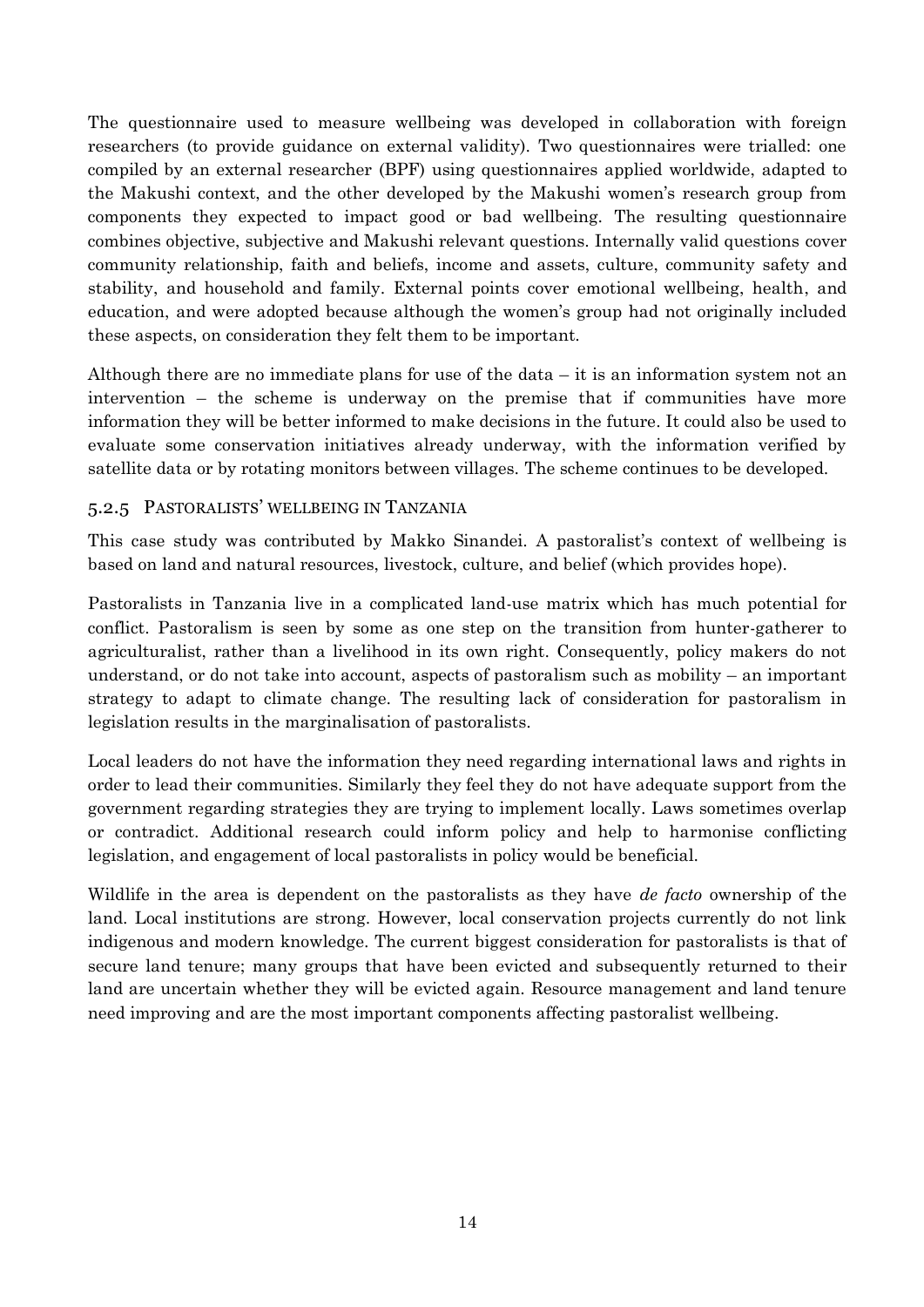## <span id="page-14-0"></span>6 WHAT CHALLENGES HAVE BEEN HIGHLIGHTED?

This section is based on the discussions in break-out groups considering why wellbeing is so difficult to measure. It may be because of the subjective and ever-changing aspirations that drive and shape wellbeing. For example, conservation interventions have sometimes protected groups from land-grabbing by governments but now conservation restricts their aspirations for the future.

Shocks (such as natural disasters, market collapse or land taken suddenly for conservation) have a great effect on poor families in developing countries and their wellbeing. Time spent in poverty following a shock is measured in generations rather than years. The VNN framework should consider shocks and their impacts.

#### <span id="page-14-1"></span>**6.1 SHIFTING BASELINES**

Wellbeing is a moving goal and a shifting concept. This makes it difficult to set a baseline against which to measure an intervention. The concept of wellbeing in the years following an intervention may be different to that at the start. How can we measure on one scale something which is always changing?

It may be easier to target interventions for increased wellbeing in communities so they focus strongly on a few specific needs. As goals and aspirations become more complex, so too may the targeting.

It can be difficult to attribute changes in wellbeing to conservation interventions since other important events, interventions and changes (and interactions between these and the conservation intervention) may happen as time passes. A complex system perspective might therefore be useful.

#### <span id="page-14-2"></span>**6.2 DIFFERENT TYPES OF DATA**

What should we be measuring and how should it be measured? Also, how can we incorporate participatory data? Subjective wellbeing must be assessed in a locally appropriate context, e.g. 'If you left your machete outside your house how likely is it to be there in the morning?'. The difficulty then arises in feeding this subjective information through to broader contexts.

When evaluating the impact of interventions it will be important to consider what counts as evidence. Although qualitative surveys are already widely used, to what extent can we quantify wellbeing?

#### <span id="page-14-3"></span>**6.3 FINDING CONTROLS**

A counterfactual or control is needed in order to assess impact. Finding reasonably comparable situations is difficult. It will often not be ethical or possible to implement experimental controls. The comparisons that are made will give different pictures of the same situation; which is the most meaningful? The current situation in which a person finds themselves will influence how they are able to experience future situations.

From an evaluator's point of view, choosing a community hundreds of kilometres away may provide the best statistical control, but for the community themselves, their point of comparison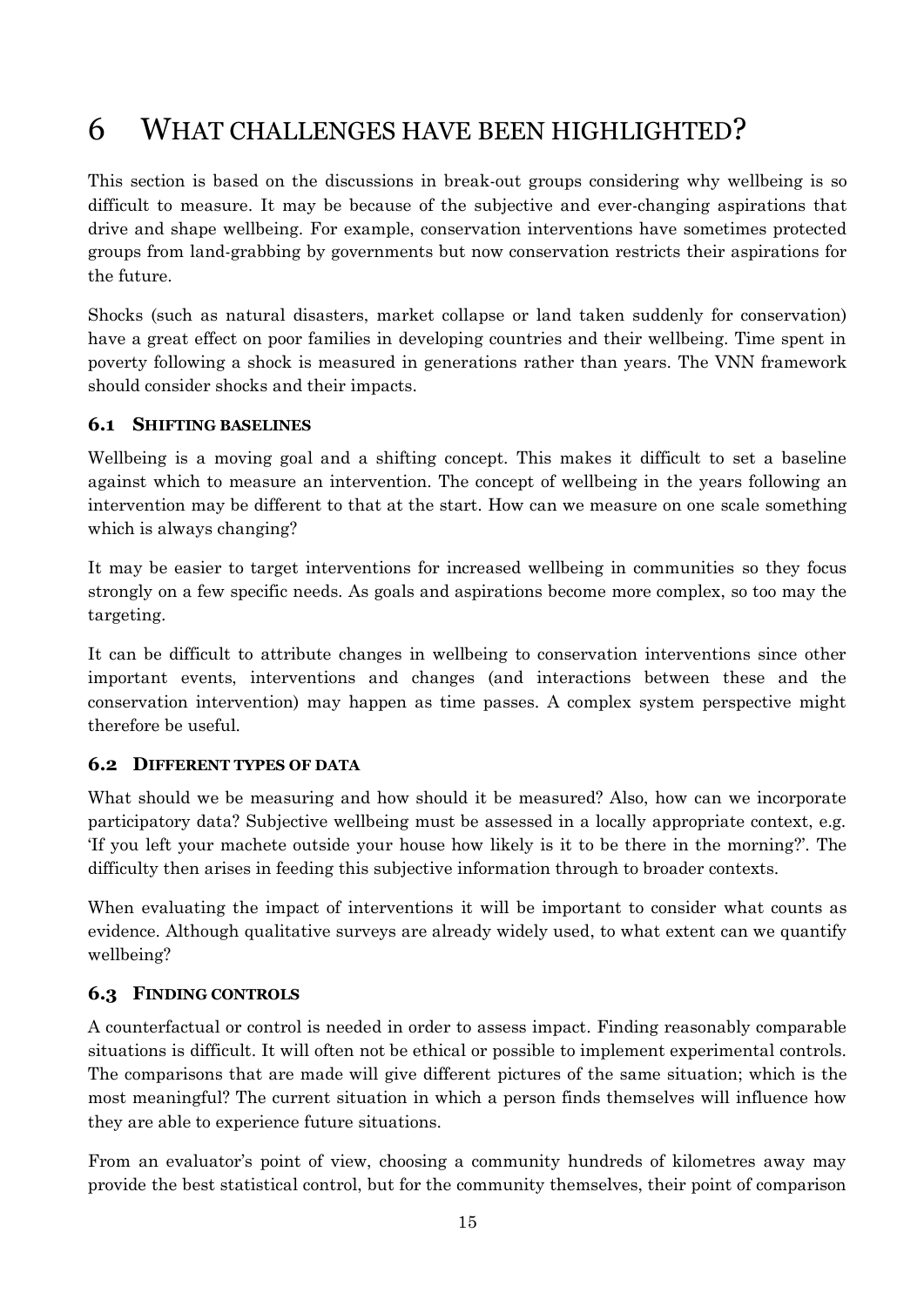is likely to be within their community or those close by. Which level of comparison is the most appropriate? Do statistically significant comparisons have a place in wellbeing studies?

#### <span id="page-15-0"></span>**6.4 THE LEVELS AT WHICH WELLBEING CAN BE CONSIDERED**

Scale is important; analysis must be sensitive to this. Wherever there is a change, there will be some people who are better placed to take advantage of it. Should we consider marginal values? How can we transfer knowledge between scales?

#### <span id="page-15-1"></span>6.4.1 INDIVIDUAL VERSUS COMMUNITY

Wellbeing must be assessed at an individual level, because only an individual can tell you how they feel, but this is often taken to represent the views of all household members. An individual interview may detect cultural ideals rather than reality; it may be very different to consider individual and household wellbeing. Community-level responses provide context to the household level, e.g. if members of a household think something is a basic necessity, how does that compare with its price in the community or the distance that you must go to access it.

#### <span id="page-15-2"></span>6.4.2 GOVERNMENT VERSUS LOCAL

Economic development occurs at national and sub-national scales. General aspirations may be common across communities. How can we reconcile this at the scale of policy so that it benefits local people?

There are different levels of power to consider. Governments have hugely different ideas as to what constitutes wellbeing than do local communities. The way a government acts might not be in the national interest but only to benefit a few.

#### <span id="page-15-3"></span>6.4.3 GEOGRAPHIC

How do distributional aspects affect wellbeing? Although wealth is not constrained by political boundaries, natural resource assets are owned by governments rather than people so there is some sense in using this spatial approach. Wealth from natural resources is not adequately captured by governments in resource-rich countries through taxation.

There is currently a lot of focus on PAs and their impact on wellbeing; should there be more attention paid to the interactions of people and wildlife outside PAs and how this relates to wellbeing?

#### <span id="page-15-4"></span>6.4.4 TIMESCALES

There will be a time lag from implementation of an intervention to a change in wellbeing. A single snapshot will not provide information about causal links in wellbeing; monitoring over time is necessary. How should we prioritise wellbeing over time? Should discounting be used?

Resource use can vary with seasons, and livelihoods themselves are complex and dynamic. Cohort studies are often used in other disciplines and are very long-term. The same households could be followed over time to get a better picture of wellbeing. However, the questions you want to ask in the future might not be the same as those you are asking now, especially due to the shifting nature of the aspirations contributing to the concept of wellbeing.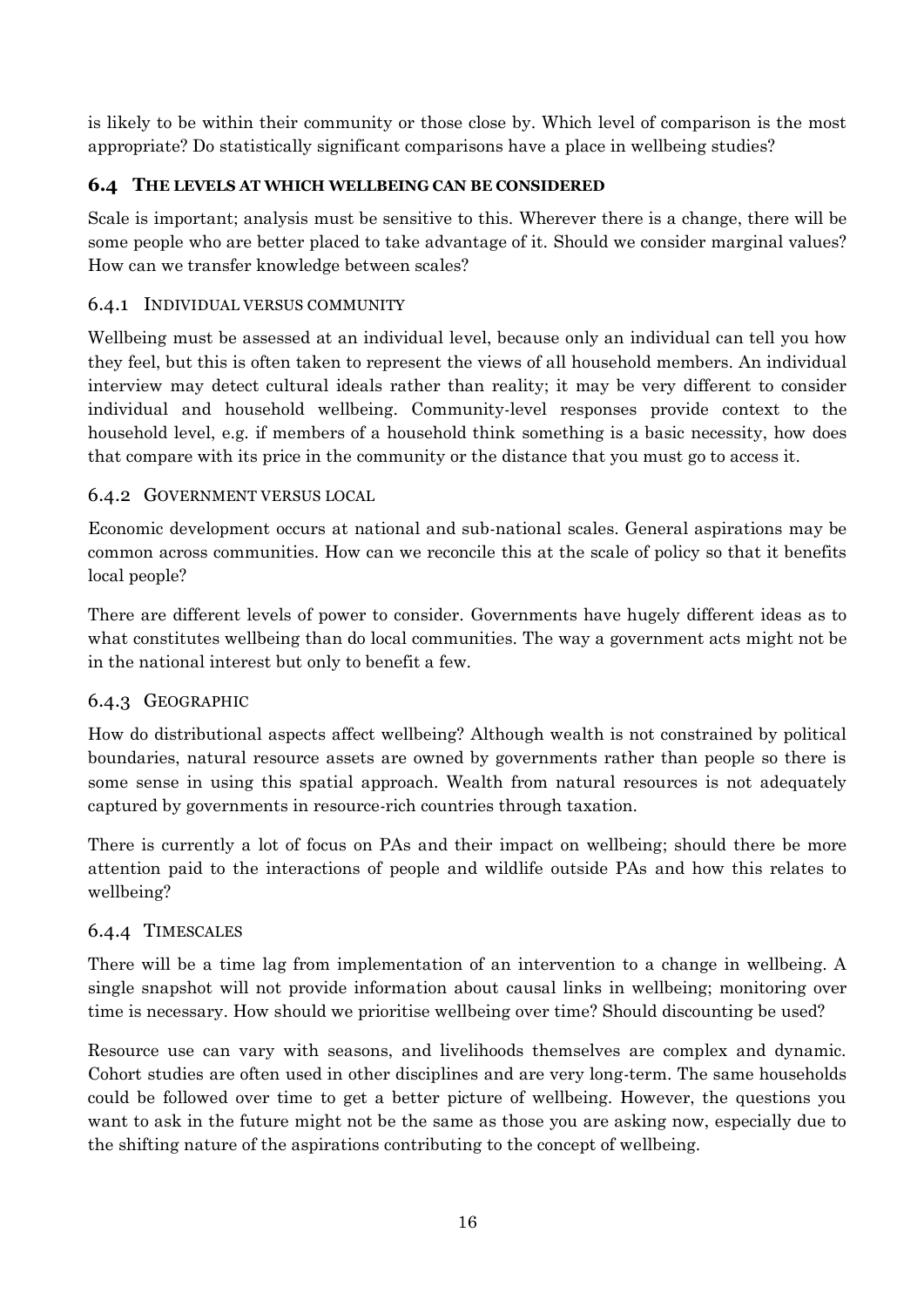# <span id="page-16-0"></span>7 THE WAY FORWARD

This section summarises the discussions which took place in break-out groups and the plenary session which formed the final part of the workshop. Can we offer new insights to the debate because we are coming from the different perspective of conservation? Wellbeing is changing the way that we do conservation and development, and we should proceed with care.

#### <span id="page-16-1"></span>**7.1 DEFINING WELLBEING**

To define wellbeing in a locally relevant way it is essential to understand the context and be immersed within the local culture. Perhaps asking how we can define wellbeing is the wrong question. We need to find ways of facilitating local people to self-define what is important to them.

If outsiders define wellbeing as something which local people did not consider previously, it might change the local context. Some ideas will not translate easily into other cultures, and wellbeing may be a useful concept to think about but difficult to operationalize.

All aspects of wellbeing should be considered in surveys, with attention given to differences in gender and life stage, because this can have a great impact on aspirations and experiences. Some interventions, e.g. relocating communities to construct a dam, can completely destroy a society, so the goals and aspirations from the pre-intervention survey will no longer be relevant to their experience of wellbeing.

#### <span id="page-16-2"></span>**7.2 CONSIDERING ILLBEING**

The context in which interventions are taking place may be unpleasant. It is fashionable to consider positive wellbeing but it is necessary to give people the chance to be critical and to express negative views. The way questions are phrased will affect the answers they elicit.

Collecting data regarding illbeing (e.g. mortality or morbidity) can be difficult, but it should specifically be considered and measured. We need to consider how interventions are likely to impinge on wellbeing and illbeing in the future.

#### <span id="page-16-3"></span>**7.3 A CONCEPTUAL FRAMEWORK**

A framework would allow generalisation of information across cases, promoting translation from micro to macro level to inform policy. If we could combine all of the empirical indicators and provide a model, it may give insights into novel situations. It would need to be multidimensional. How can we identify all of the relevant drivers?

The framework would need to be generalised for application everywhere, or perhaps there could be separate sub-frameworks for different livelihoods, for example. It may generate hints about which aspects might be important for wellbeing in a particular culture, providing a starting point for developing culture-specific questions.

The danger of such a framework would be blanket implementation without consideration of local contexts. This can be avoided through use of a conceptual framework which encompasses a toolbox of research methods. Too much standardisation will lose local nuances. It can be difficult to apply standard methods cross-culturally, and they frequently require modification of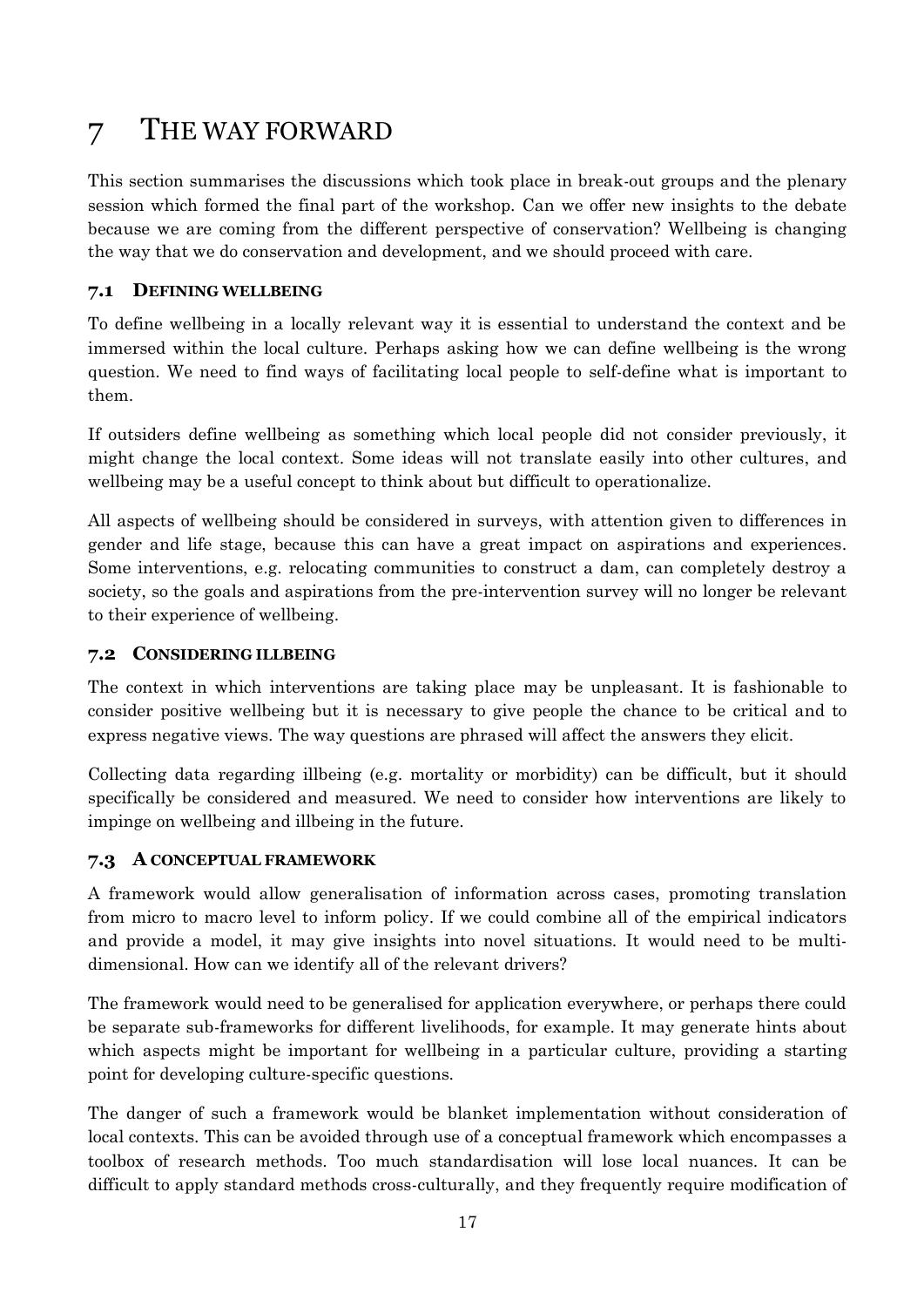terminology and revalidation. Internationally-developed frameworks can be too complex for local application. It may be necessary to work on a case by case basis, where case studies could help to identify commonalities between situations.

A framework will be most useful if it refers to which aspects of wellbeing will be addressed and how, rather than theoretical or conceptual positioning. A structured tool that helps people to understand what they want could be helpful. It will need to combine conceptual, quantitative, and qualitative information. One solution will not fit all situations due to the cultural contexts.

It may be useful to provide a decision tree to aid practitioners in selecting appropriate methods for measuring wellbeing. This would help field staff who may be concerned about the everincreasing amounts of data they are required to collect. It would collate approaches already being used to help practitioners learn of places where certain methods were useful and where they were found to not work.

#### <span id="page-17-0"></span>**7.4 THREE USES OF WELLBEING**

There are three uses of wellbeing:

- 1. Normative: what should development deliver and where do bottom-up context-specific solutions meet top-down generalisable ideas.
- 2. Methodological: framework for building a grounded contextual idea of wellbeing.
- 3. Diagnostic: how you can look at wellbeing factors to understand key limitations and possibilities; what can be achieved and what are the issues.

It may be necessary to keep a distinction between these uses.

#### <span id="page-17-1"></span>**7.5 WHAT METRICS?**

Some tools engage people more meaningfully than others. We need to highlight the social science approach and balance this with quantifiable metrics. Quality of life metrics can be particularly useful as a reference point for monitoring over time. Different metrics can be presented for different people. Multiple measures will capture interactions.

#### <span id="page-17-2"></span>**7.6 USING THE DATA TYPE MOST SUITED TO OUR PURPOSE**

The questions being asked will affect how wellbeing is measured. Data should be gathered for the required purpose only. Gathering data will be easier in a local context and will become more challenging as there is a move to generalise. Different measures will be appropriate in different situations. A key question is: *What do I want to know about and can it be objectively quantified?* This will highlight the purpose and nature of the data required.

There should not be a division between objective and subjective data. Subjective data should be purposefully collected rather than only acknowledged, so that both types of data can be interpreted in light of each other. Quantitative data indicate how much there is of something while qualitative data describe what it is like, e.g. 'we both have one hectare of land, but mine is irrigated and of better soil quality'. It is essential to capture both aspects.

The four types of data can be considered within a matrix: an item of data may fall in to any of the squares (Fig. 3).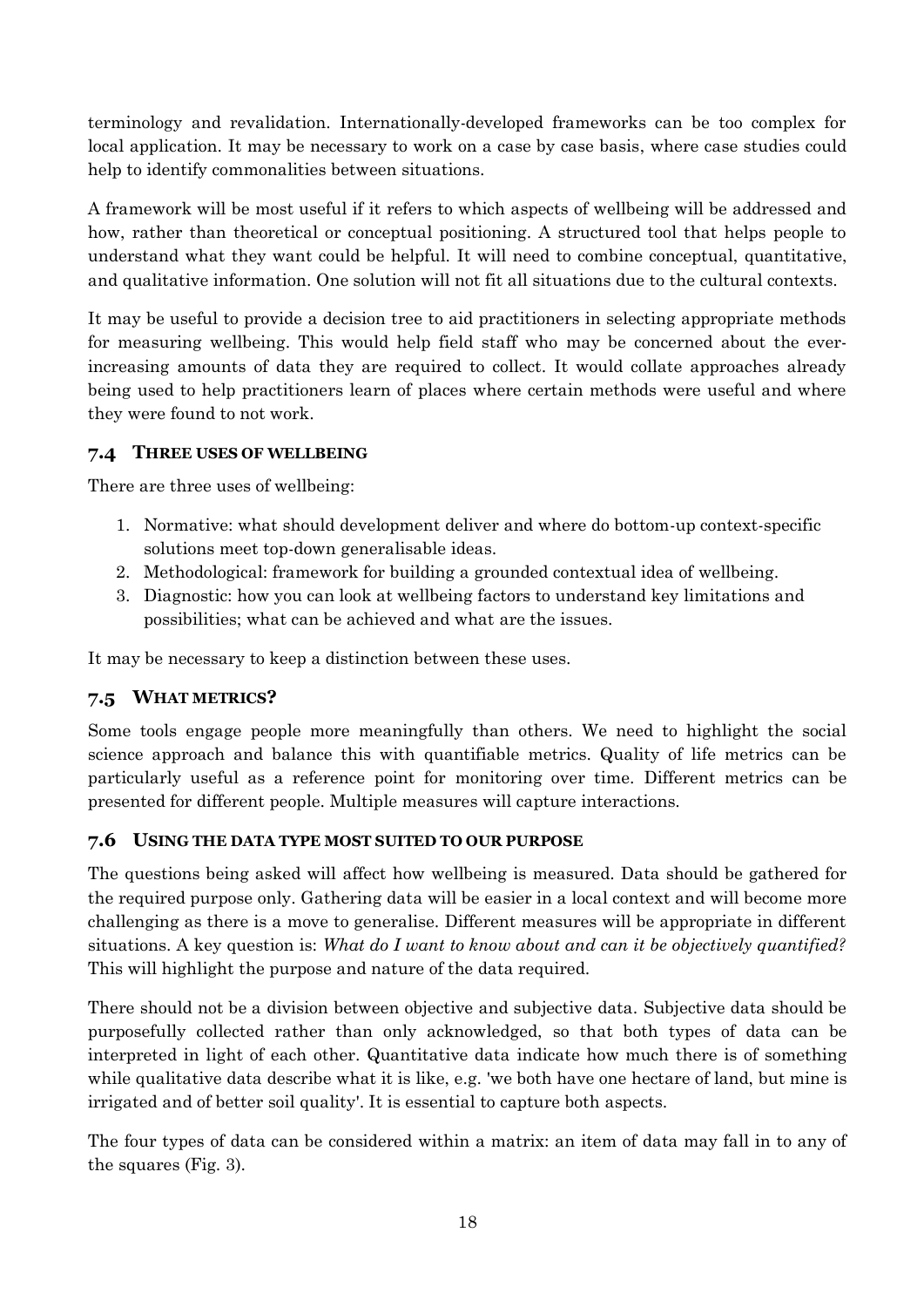|              | <i>Objective</i> | Subjective |
|--------------|------------------|------------|
| Quantitative |                  |            |
| Qualitative  |                  |            |

**FIGURE 3 The matrix representing the relationship between four types of data. A piece of data may be classified in any square.**

If you explore sufficient subjective data across different times and places you will start to see patterns.

It can be useful to set the boundaries for conceptual frameworks or studies of wellbeing within limits (e.g. a PA) to look at specific considerations. Current issues can narrow the breadth of a wellbeing discussion, depending on how threatened an individual's wellbeing is and the pressures they are facing.

#### <span id="page-18-0"></span>**7.7 INTERNAL OR EXTERNAL VALIDITY?**

All stakeholders want something different. How should wellbeing metrics and approaches be prioritised for use? The approach taken will depend on the audience; metrics can be given for the objective, subjective, or relational aspects of wellbeing. How can we translate between internal and external validity?

It is important to have a strong qualitative understanding of livelihoods as well as possible or perceived impacts before designing quantitative assessments. There may be a significant difference between local perceptions of the intervention and the absolute benefits provided. Understanding a community adds context and informs question choice for assessment surveys.

Donors are pushing for external validity, to show success. Externally valid results should be compared with local people's own assessments of changes in livelihoods and the cause of those changes. Macro indicators may not translate to real local change, so local micro indicators may be better value and longer lived. If wellbeing is entirely subjective then is macro assessment possible?

Psychological approaches to wellbeing can be validated by comparing old and new measures and conducting face-to-face interviews to check how the approach works. Some measures are not perfect but if they are a good enough proxy (a necessary simplification) they should be accepted.

#### <span id="page-18-1"></span>**7.8 CHANGING PRIORITIES**

Which is most important to consider: what we do, or how we do it? Perhaps the problem thus far has been a misdiagnosis of problems rather than a lack of knowledge and information; we need to change the way we approach conservation in order to address this issue.

#### <span id="page-18-2"></span>7.8.1 FUNDING

Committing seriously to pursuing this examination of wellbeing as the way forward will require a large investment. Some of this must go towards changing the opinions of governments and donors regarding funding priorities.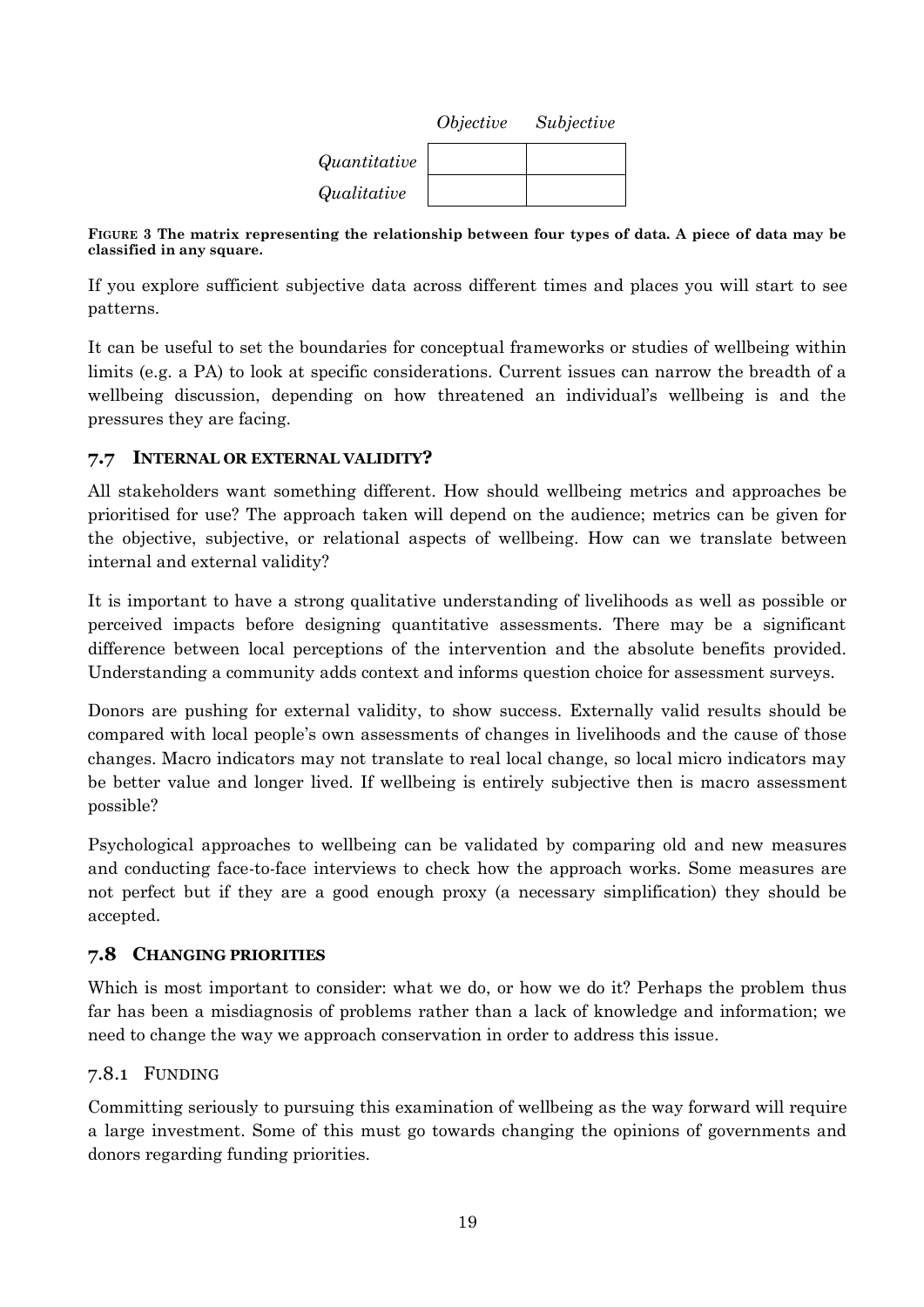Donor fatigue is a big problem for PES schemes – ideally private groups of people looking for long-term benefits are required. It is challenging to obtain money for impact evaluation rather than action, and because evaluation must be independent it cannot be funded by those who have undertaken the intervention. Donors are not keen to fund preparatory work involving consultations with local people in order to determine the direction in which research or action should proceed, and to provide important baselines. Funding timescales are not long enough to detect real changes in wellbeing.

#### <span id="page-19-0"></span>7.8.2 RESEARCH

Researchers are often pressured to provide quantitative data, so qualitative data are obtained as a side interest and added back into the project afterwards. This does not help the disconnect between quantitative and qualitative data. Are practitioners being let down by conservation academics who should be providing a service of independent impact evaluation? Independent sources of funding are not readily available.

Systematic reviews have been used in some disciplines and are qualitatively focused, but their use is limited because analysis is constrained to case studies fitting a certain set of criteria.

#### <span id="page-19-1"></span>7.8.3 ACTION

Conservationists need to put the same amount of energy into addressing global resource demand as they do to local demands. Do we need to reconcile these two levels?

Conservation organisations need to invest more in establishing baselines and understanding local communities, and also the nuances of their perceptions of wellbeing, before implementing interventions. This highlights the potential problem of raising expectations in a community; how much can really be delivered?

The scope and duration of available funding should be considered during project design: can you really expect to improve wellbeing with your intervention, or should you aim to only consider it, or try to not harm or reduce wellbeing?

The scale of an intervention will have a bearing upon who can benefit from it and how it can improve wellbeing.

#### <span id="page-19-2"></span>**7.9 HOW CAN WE USE MONITORING OF WELLBEING TO IMPROVE INTERVENTIONS?**

The contribution of local people to the process of monitoring wellbeing can help develop locally relevant tools that are psychometrically valid. The key question here is do we want to *measure* wellbeing or *understand* wellbeing, or both?

#### <span id="page-19-3"></span>7.9.1 IDENTIFYING OPTIMAL CONSERVATION STRATEGIES

Wellbeing can be used to help understand how people will react to interventions and to identify the best strategy. Multiple strategies may avoid capture of all benefits by one group of people. Different people are in a position to benefit from different enterprises, and this diversification can also buffer against market shocks. If consulted, communities can help to select the most appropriate of several strategies or rank them in a cost-benefit analysis for wellbeing.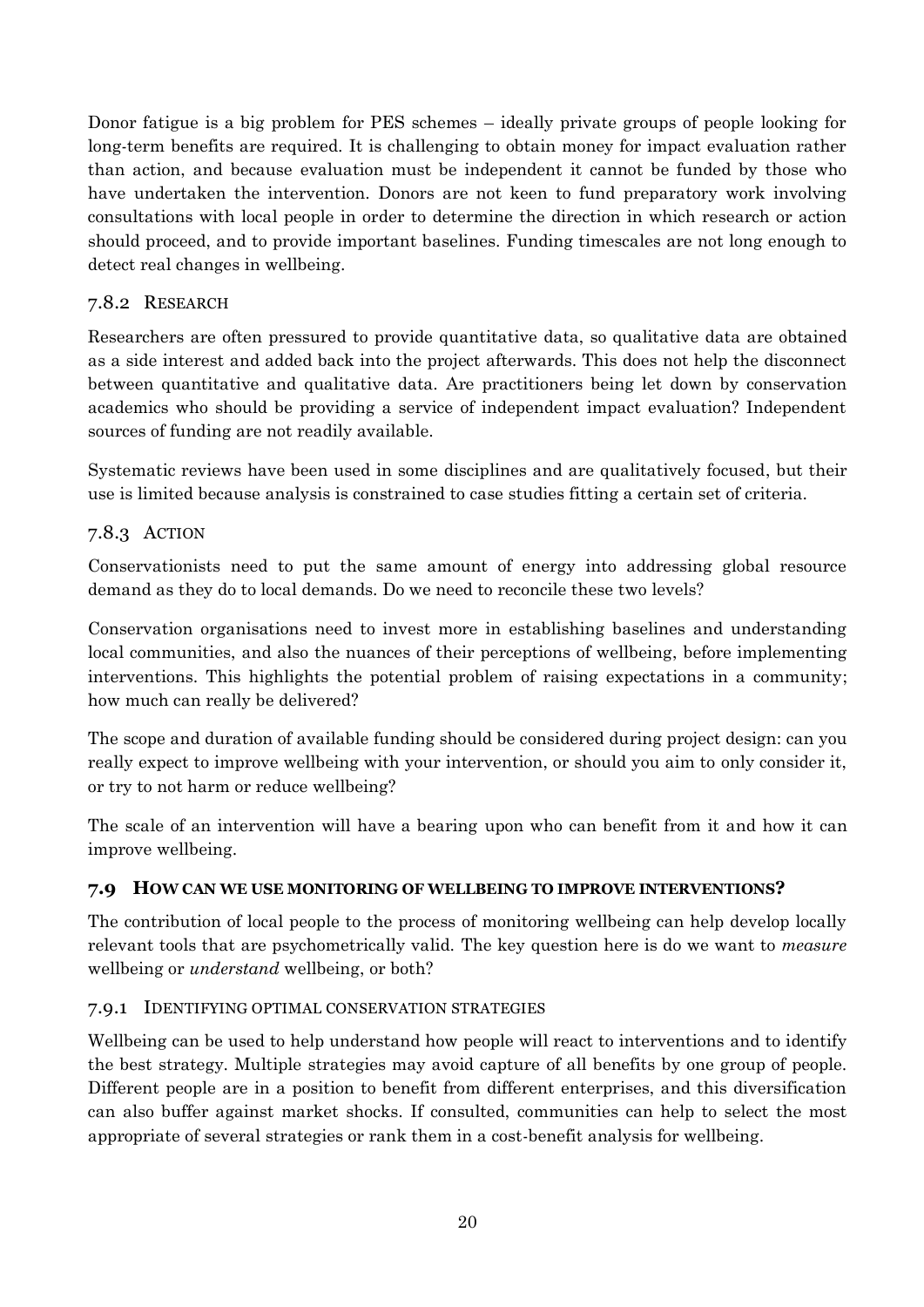#### <span id="page-20-0"></span>7.9.2 UNDERSTANDING BEHAVIOUR

Conservation interventions can cause local conflicts such as those over land rights due to land grabbing by international organisations, as is currently occurring in the Tana River area in Kenya.

Wellbeing drives behaviour. Models that predict behaviour allow us to identify anomalies in a situation, utilise this for interventions, and create more sophisticated incentives.

Perhaps there is no need to have detailed information about behaviour change; if wellbeing is understood then interventions can be based on conditional incentives relating to aspirations on the assumption that this will lead to behaviour change. This risks unintended consequences of interventions.

#### <span id="page-20-1"></span>7.9.3 TOWARDS MORE APPROPRIATE INCENTIVES

To design successful interventions in the future there is a need to build evidence of success so far. Historically most conservation incentives have been unsuccessful, usually through a combination of (a) the incentive not being sufficiently high and (b) outsiders implementing the intervention and having little concept of how it is perceived within local culture. Understanding wellbeing can help improve incentives and ensure that illbeing is not a result of increased conservation.

How do we design incentives to affect behaviour? Incentives should change over time as aspirations change and as different threats to wellbeing change in intensity. Programmes need to have short, quick feedback loops as well as adaptive responses to keep up with this change; otherwise the motivation to participate will dissipate. This feedback needs to be participatory and built into the intervention.

Wellbeing can be used to check if an intervention is moving the situation in the right direction. Should there be a focus on additionality and marginal values rather than on moving people to a certain level of wellbeing and then forgetting about them?

#### <span id="page-20-2"></span>7.9.4 EVALUATING IMPACT

Often people have not considered the impact that their interventions may have, and there is little critical evaluation. Because large amounts of money have been spent on unsuccessful conservation and development initiatives, it may be informative to use wellbeing to understand why they have not worked. Impacts might be best evaluated via quantifiable metrics combined with subjective accounts and stories to provide context.

#### <span id="page-20-3"></span>**7.10 HEARING LOCAL VOICES**

More effort must be made to listen to local voices, particularly from marginalised groups e.g. women, young men, and children. A cohesive local structure will facilitate the promotion of local voices, depending on the dominant structures in place. Local voices become increasingly lost as the scale increases from household to government. Electronic media may help local people to have more of a voice.

By focusing on what local people are saying rather than simply working through an extensive list of hundreds of variables, we will be able to gain a better understanding of wellbeing.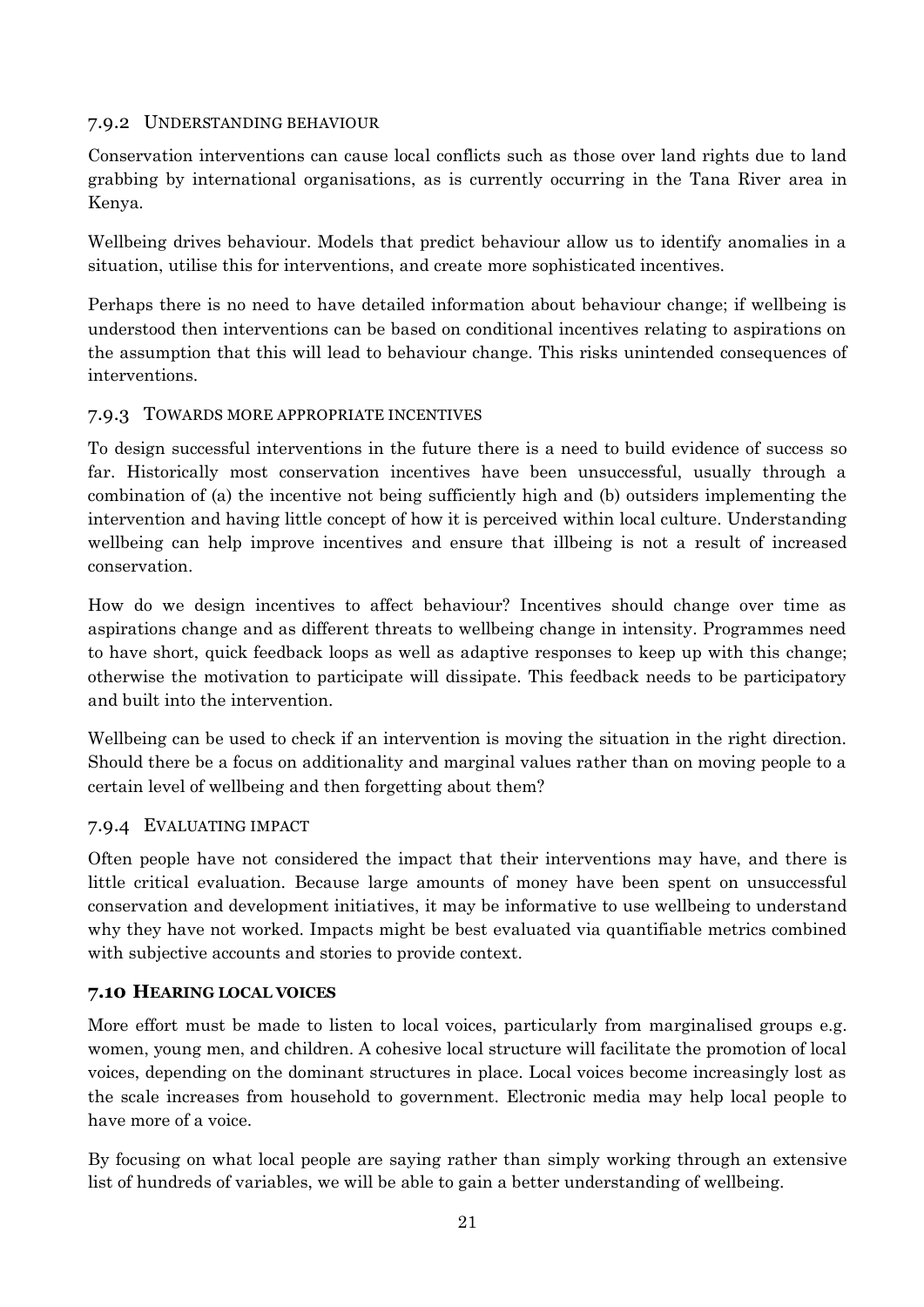## <span id="page-21-0"></span>8 CONCLUDING REMARKS

Although this workshop has not been able to improve on the WeD framework for wellbeing, we should work hard to expand it and apply it. Illbeing needs to be a much larger consideration. There are many existing tools for measuring the effects of environmental interventions, and a key challenge is to bring these together and adapt them for use in specific contexts.

Obtaining a baseline for wellbeing and then monitoring over time is essential. We need to know the time periods suitable for assessing wellbeing and impacts.

Notwithstanding the various environmental motivations for understanding wellbeing, two major reasons for considering and examining wellbeing may be to hear local voices (in diversity and unity), and to use wellbeing as an expression for local voices to find systems of negotiation.

Using a combination of social science and econometric perspectives we need to start focusing on the 'how' of measuring wellbeing rather than the 'what'.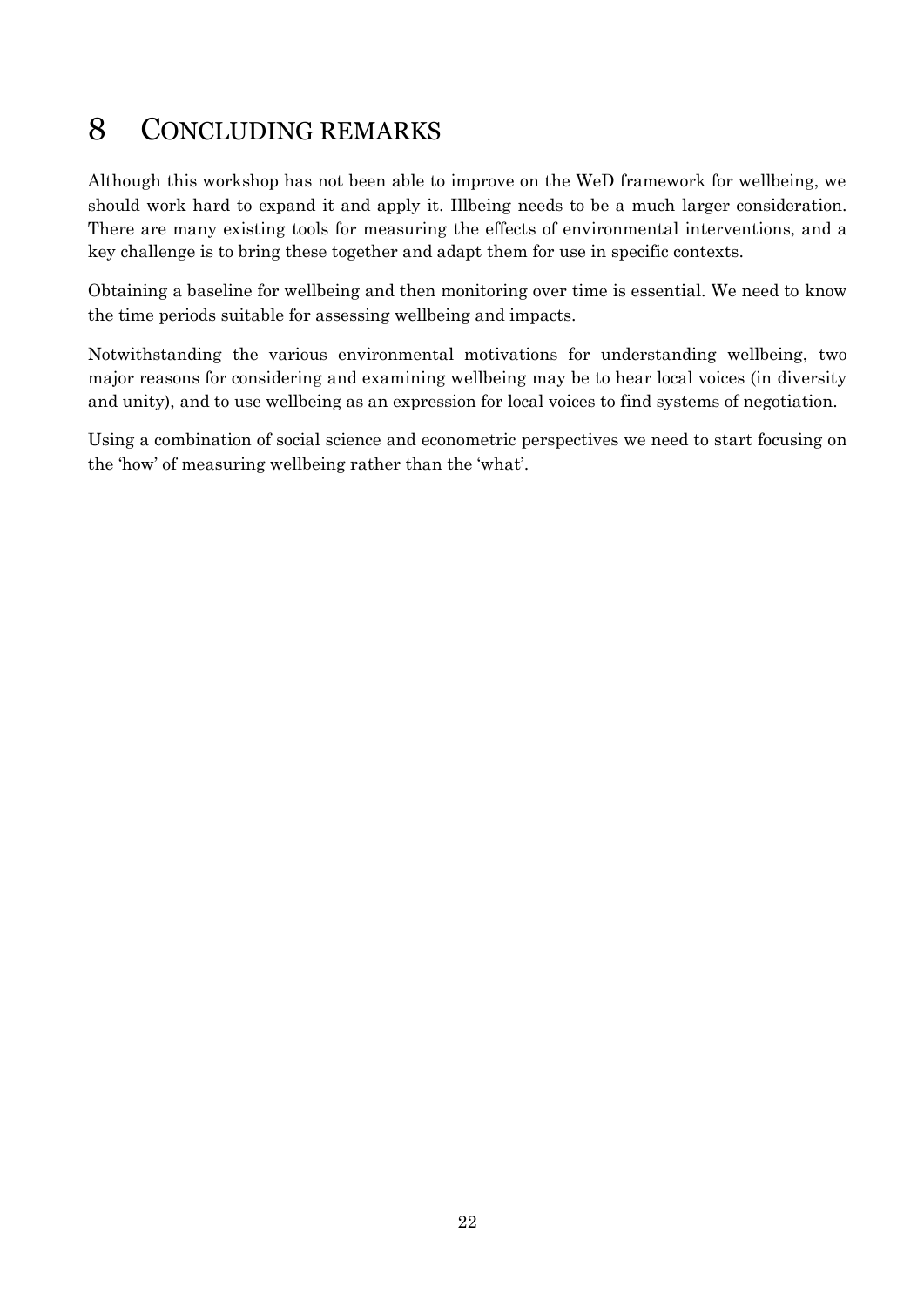### <span id="page-22-0"></span>9 APPENDICES

#### <span id="page-22-1"></span>**9.1 WORKSHOP AGENDA**

#### **WORKSHOP AGENDA – DAY 1**

#### **10:00 – 11:30 Overview**

- E.J. Milner-Gulland (Imperial College London): Aims for the workshop and the VNN project.
- J. Allister McGregor (Institute of Development Studies): What is 'wellbeing'?
- Matthew Agarwala (London School of Economics): Wellbeing and ecosystem services: exploring interdependencies.
- Discussion

#### **11:45 – 12:45 Wellbeing in Conservation and Development Evaluation**

- David Wilkie (Wildlife Conservation Society): The use of wellbeing in conservation.
- Tom Clements (Wildlife Conservation Society): Exploring the impacts of protected area and PES policies on local livelihoods in the northern plains of Cambodia.
- Discussion

#### **13:45 – 14:45 Break-out Groups**

#### **15:00 – 16:00 Different Perspectives on Wellbeing**

- Maggie Redshaw (National Perinatal Epidemiology Unit, University of Oxford): Wellbeing in reproductive health.
- Kirk Hamilton (World Bank): The environment and human wellbeing micro to macro.
- Discussion

#### **WORKSHOP AGENDA – DAY 2**

#### **09:30 – 11:30 Developing Tools for Gathering Local Perspectives on Wellbeing**

- Ben Palmer Fry (Imperial College London): Wellbeing in Guyana: a Makushi perspective.
- Suon Seng (CENTDOR Cambodia): Understanding and monitoring the effects of environmental interventions on wellbeing: observations from Cambodia.
- Makko Sinandei (Pastoralist Women's Council, Tanzania): Pastoralists' wellbeing and conservation.
- Discussion

#### **11:45 – 15:30 Workshop Session – The Way Forward (lunch 12:45 – 13:45)**

Examining Gough and McGregor's key questions in the context of environmental interventions:

- What are the resources people can command?
- What can they achieve with these resources?
- What is the meaning people give to the goals they achieve?
- How do we monitor the effects of environmental interventions on each of these elements, with a particular focus on heterogeneity and changes over time?
- How can we use this monitoring to improve interventions?
- What can we add to the framework?

#### **15:30 – 16:00 Plenary Summary**

Katherine Homewood (University College London)